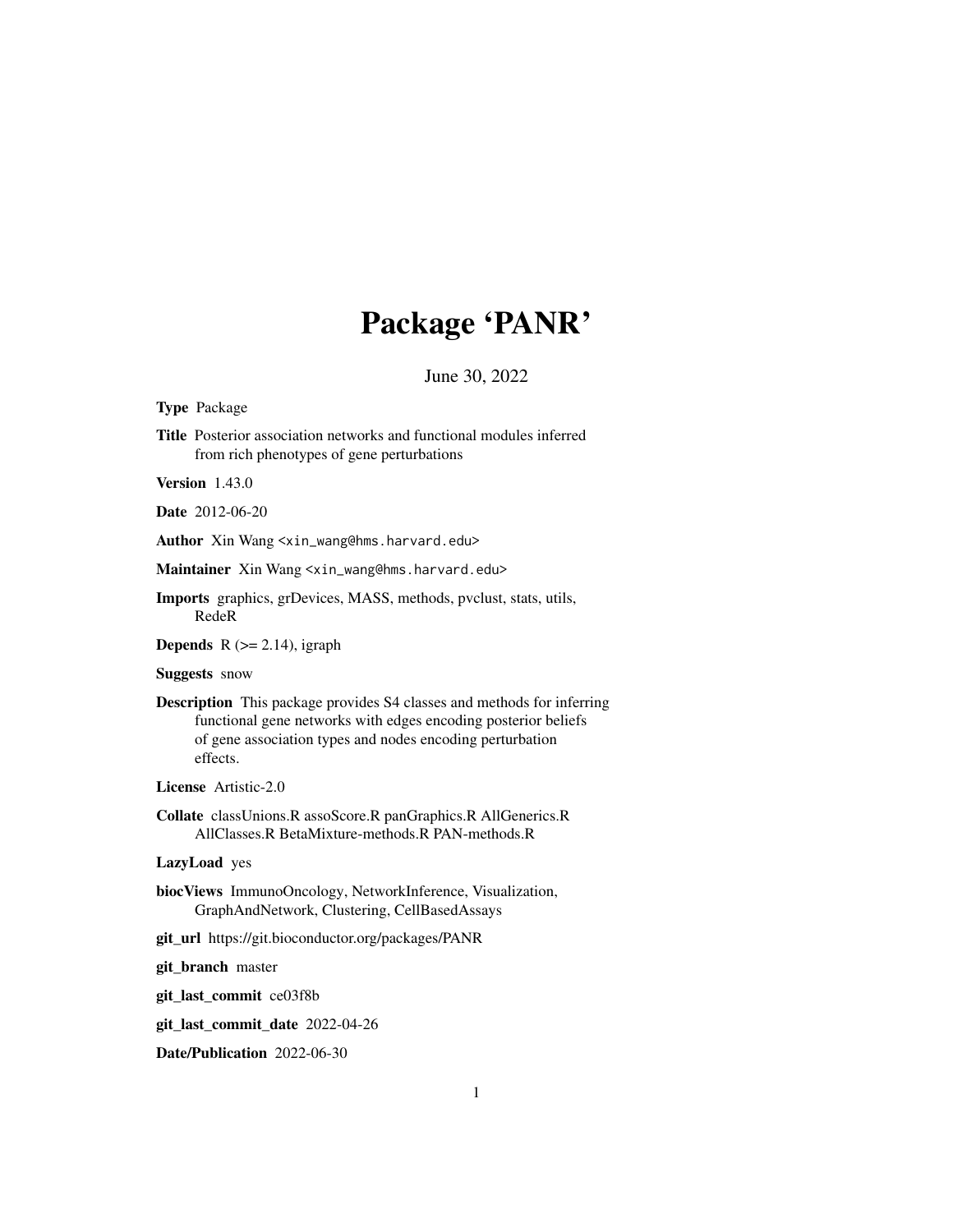# <span id="page-1-0"></span>R topics documented:

|       |                 | $\overline{2}$ |
|-------|-----------------|----------------|
|       |                 | $\overline{4}$ |
|       | <b>buildPAN</b> | - 5            |
|       |                 | $\overline{7}$ |
|       |                 | - 8            |
|       |                 |                |
|       |                 |                |
|       |                 |                |
|       |                 |                |
|       |                 |                |
|       |                 |                |
|       |                 |                |
|       |                 |                |
|       |                 |                |
|       |                 |                |
|       |                 |                |
|       |                 |                |
|       |                 |                |
|       | viewPAN         |                |
| Index |                 | 27             |

<span id="page-1-1"></span>

assoScore *Association scores for gene pairs*

# Description

This function compute similarity scores to quantify associations between pairs of genes, given measured rich phenotypes.

# Usage

```
assoScore(pheno, metric="cosine", upperTri=TRUE, transform=TRUE,
verbose=TRUE, ...)
```
# Arguments

| pheno     | a numeric matrix of rich phenotypes with rows and columns specifying samples<br>and genes, respectively.                                             |
|-----------|------------------------------------------------------------------------------------------------------------------------------------------------------|
| metric    | a character value specifying the metric to compute similarity scores. Currently,<br>'cosine' and 'correlation' are supported (see details for more). |
| upperTri  | a logical value specifying whether (if TRUE) to take the upper triangular of the<br>similarity matrix or not (if FALSE).                             |
| transform | a logical value specifying whether to transform (if TRUE) the range of association<br>scores from $[-1, 1]$ to $[0, 1]$ or not (if FALSE).           |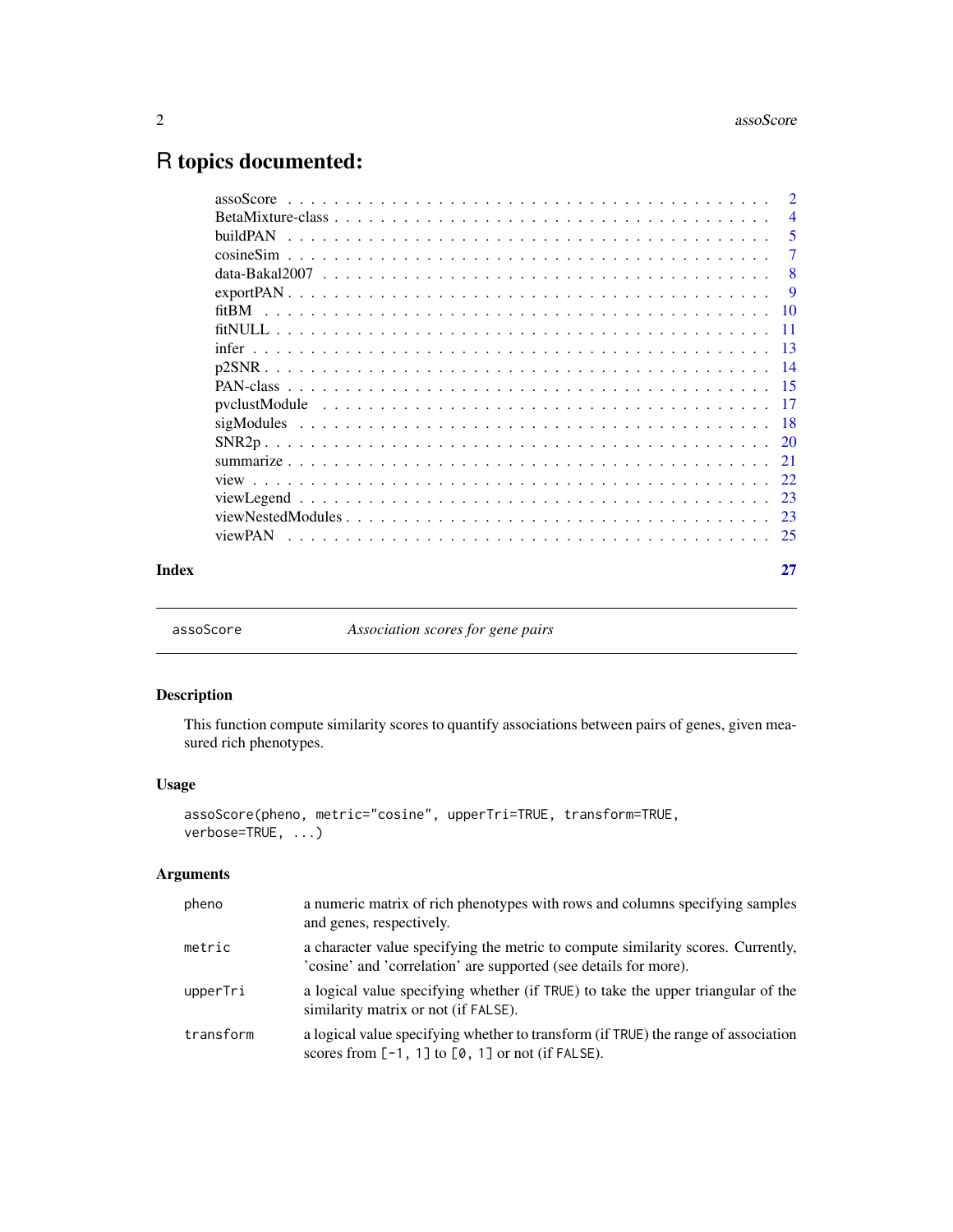#### <span id="page-2-0"></span>assoScore 3

| verbose                 | a logical value to switch on (if TRUE) or off if FALSE detailed run-time message. |
|-------------------------|-----------------------------------------------------------------------------------|
| $\cdot$ $\cdot$ $\cdot$ | other arguments for function cor                                                  |

# Details

This function aims at quantifying the associations between genes of interest given certain phenotyping measurements (e.g. gene expressions by microarray, cell viabilities, morphological phenotypes, etc.). For the current version of the package, the user can either choose 'cosine' or 'correlation'. When the latter is chosen, additional arguments (e.g. 'method') for the function cor are allowed.

#### Value

This function will return either a vector (if upperTri=TRUE) or a matrix (if upperTri=FALSE) of association scores for given phenotypes.

#### Author(s)

Xin Wang <xw264@cam.ac.uk>

# References

Xin Wang, Roland F. Schwarz, Mauro Castro, Klaas W. Mulder and Florian Markowetz, Posterior association networks and enriched functional gene modules inferred from rich phenotypic perturbation screens, in preparation.

# See Also

[cor](#page-0-0), [cosineSim](#page-6-1)

```
toydata<-matrix(rnorm(n=2000, mean=0, sd=4), nrow=100, ncol=20)
toyasso<-assoScore(t(toydata), "cosine", upperTri=FALSE, transform=FALSE)
##transform to [0, 1]
toyasso01<-assoScore(t(toydata), "cosine", upperTri=FALSE, transform=TRUE)
##transform to [0, 1] and return only the upper triangular
toyasso01upper<-assoScore(t(toydata), "cosine", upperTri=TRUE, transform=
TRUE)
##use spearman correlation
toyassoSp<-assoScore(t(toydata), "correlation", upperTri=FALSE, transform=
FALSE, method="spearman")
```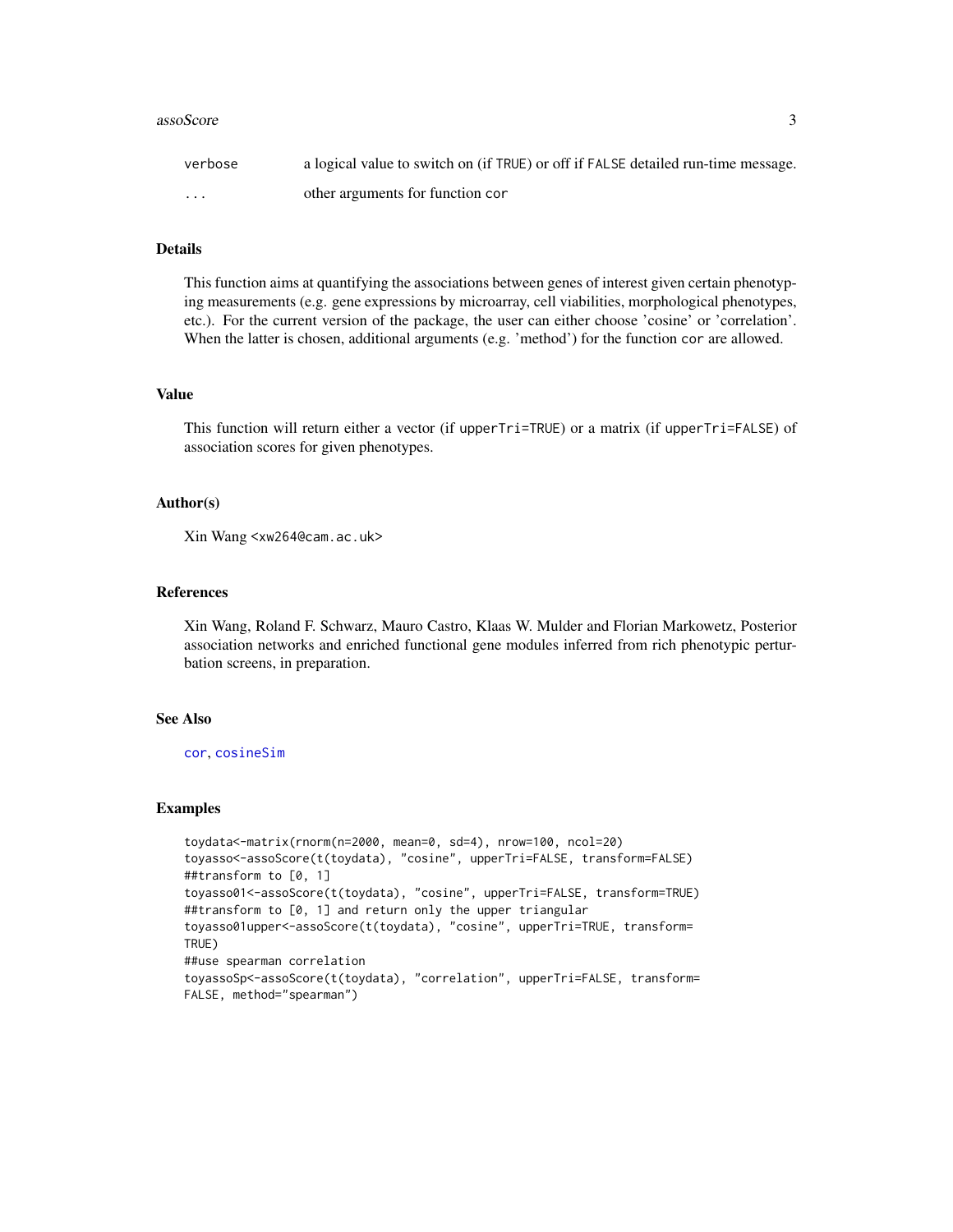<span id="page-3-0"></span>BetaMixture-class *An S4 class for beta mixture modelling of functional gene associations*

#### <span id="page-3-1"></span>Description

This S4 class includes methods to do beta-mixture modelling of functional gene associations given rich phenotyping screens.

#### Objects from the Class

Objects of class BetaMixture can be created from new("BetaMixture",metric, order, association, model, pheno, partition) (see the example below for details).

# **Slots**

- pheno: a numeric matrix of rich phenotypes with rows and columns specifying genes and samples, respectively.
- metric: a character value specifying the metric to compute similarity scores. Currently, 'cosine' and 'correlation' are supported (see [assoScore](#page-1-1) for more details).
- order: a numeric value specifying the order of the similarity score to be computed. Only 1 and 2 is supported for the current version. The first order (when order=1) similarities are used for quatification of the strength of functional associations between genes, whilst the second order (when code=2) ones are employed to compute the strength of modularity between genes.
- association: a numeric vector providing all association scores between genes. This can be useful when pheno is not available or the user has a different way to compute functional associations.
- model: a character value specifying whether the original (if global) or extended (if stratified) model is used.
- partition: a numeric of gene partition labels (e.g.  $c$ (rep(1, 100), rep(2, 20), rep(3, 80)) is a valid vector of partition labels for a vector of associations falling into three categories of interaction types 1, 2 and 3).

result: a list storing results from S4 methods of this class.

summary: a list of summary information for available results.

#### Methods

An overview of methods (More detailed introduction can be found in help for each specific function.):

permNULL do permutations for input rich phenotyping screens ('pheno').

- fitNULL fit the permuted association scores to a beta distribution.
- fitBM fit the functional association scores computed from input screens to a three-beta mixture model.
- p2SNR Translate p-values to Signal-to-Noise Ratios.

SNR2p Translate Signal-to-Noise Ratios to p-values.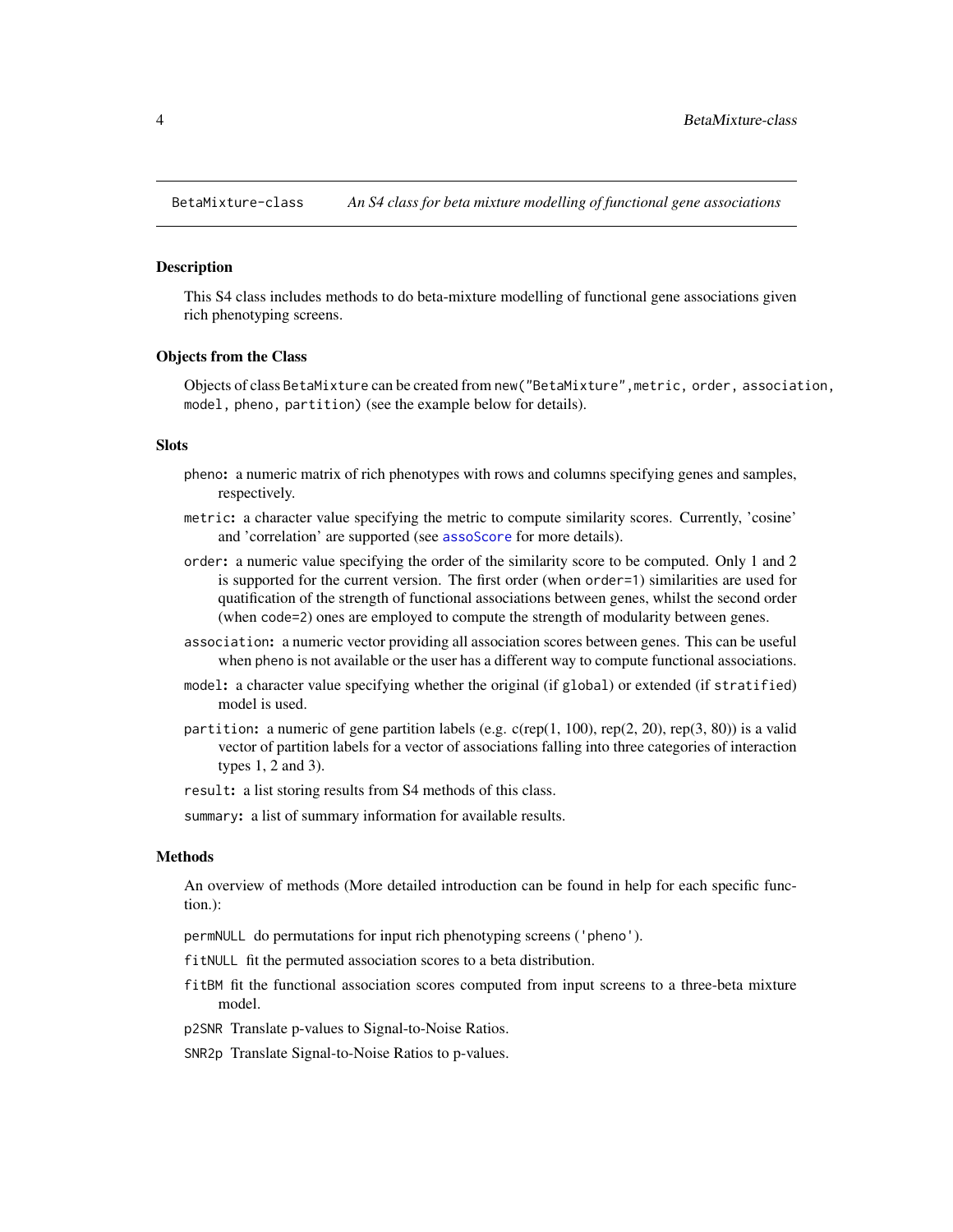#### <span id="page-4-0"></span>buildPAN 5

- view view the fitting results (a histogram of the original data and fitted probability density curves) for NULL and real data.
- summarize summarize results including input data and parameters, NULL fitting and beta mixture fitting.

#### Author(s)

Xin Wang <xw264@cam.ac.uk>

# References

Xin Wang, Mauro Castro, Klaas W. Mulder and Florian Markowetz, Posterior association networks and enriched functional gene modules inferred from rich phenotypic perturbation screens, in preparation.

# See Also

[permNULL](#page-0-0) [fitNULL](#page-10-1) [fitBM](#page-9-1) [view](#page-21-1) [summarize](#page-20-1)

#### Examples

```
## Not run:
data(Bakal2007)
bm1<-new("BetaMixture", pheno=Bakal2007, metric="cosine",
model="global", order=1)
bm1<-fitNULL(bm1, nPerm=10, thetaNULL=c(alphaNULL=4, betaNULL=4),
sumMethod="median", permMethod="all", verbose=TRUE)
bm1<-fitBM(bm1, para=list(zInit=NULL, thetaInit=c(alphaNeg=2, betaNeg=4,
alphaNULL=bm1@result$fitNULL$thetaNULL[["alphaNULL"]],
betaNULL=bm1@result$fitNULL$thetaNULL[["betaNULL"]],
alphaPos=4, betaPos=2), gamma=NULL),
ctrl=list(fitNULL=FALSE, tol=1e-1), verbose=TRUE, gradtol=1e-3)
view(bm1, "fitNULL")
view(bm1, "fitBM")
bm1
```
## End(Not run)

<span id="page-4-1"></span>buildPAN *Build an igraph or RedeR graph for PAN*

#### **Description**

The function builds a graph for the inferred PAN so that it can be visualize in [igraph](#page-0-0) or [RedeR](#page-0-0)

#### Usage

```
buildPAN(object, engine="igraph", para=list(nodeColor=NULL, nodeSize=NULL,
edgeWidth=NULL, edgeColor=NULL, nodeSumCols=1, nodeSumMethod="none",
hideNeg=TRUE), verbose=TRUE, ...)
```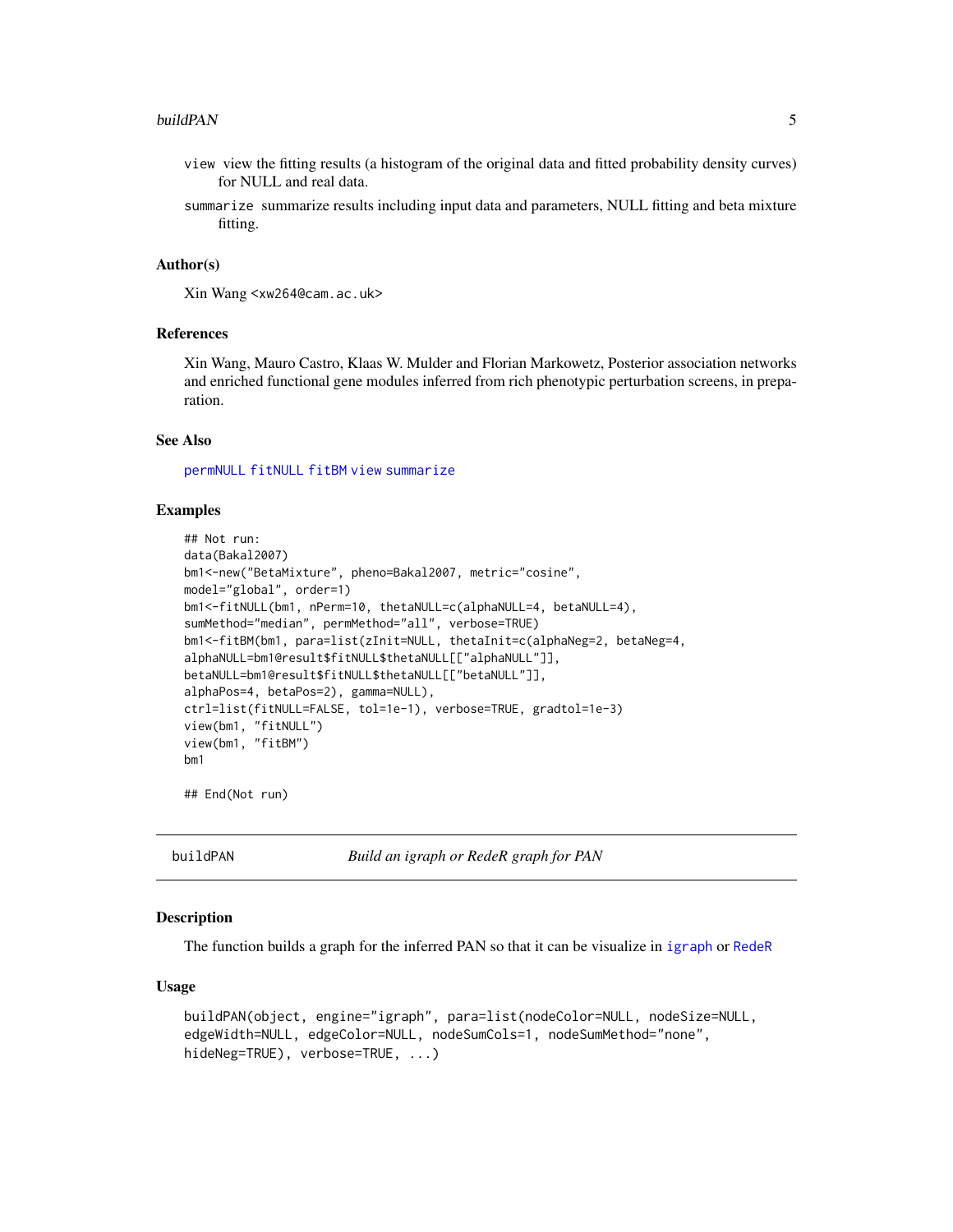#### <span id="page-5-0"></span>Arguments

| object    | an object of S4 class PAN.                                                        |
|-----------|-----------------------------------------------------------------------------------|
| engine    | a character value specifying which graphics engine to use: 'igraph' or 'RedeR'.   |
| para      | a list of parameters specifying graph attributes (see details)                    |
| verbose   | a logical value to switch on (if TRUE) or off if FALSE detailed run-time message. |
| $\ddotsc$ | all the other arguments accepted by the function pyclust.                         |

#### Details

Here are the introductions for the detailed graph attributes that the user can specify:

'nodeColor' and 'nodeSize' - a vector of node colors or sizes. Please note that the order of color or size must be concordant with the gene ids in PANR:the argument pheno of the object of [BetaMixture](#page-3-1).

'nodeSumCols' and 'nodeSumMethod' - these two arguments are used to scale the colors of nodes by phenotypes. The former argument is a numeric vector specifying the columns in slot pheno of the object of class [BetaMixture](#page-3-1); while the latter one is a character value giving the method to summarize these columns of phenotypes: either 'mean' or 'median'.

'edgeColor' and 'edgeWidth' - a vector of edge colors or width.

'pValCutoff' - the argument is only used when what='module' and for module searching based on [pvclust](#page-0-0). Only significant modules will be displayed.

'minSize' and 'maxSize' - two arguments controlling the size of modules which will be used to filtered out modules that are too small or too large.

'hideNeg' - a logical value specifying whether or not to hide edges with negative associations

# Value

This function will return an object of class PAN with inferred gene modules (modules\$clusters) and corresponding p-values (modules\$pval) updated in slot 'modules'.

#### Author(s)

Xin Wang <xw264@cam.ac.uk>

#### References

Xin Wang, Mauro Castro, Klaas W. Mulder and Florian Markowetz, Posterior association networks and enriched functional gene modules inferred from rich phenotypic perturbation screens, in preparation.

R. Suzuki and H. Shimodaira. Pvclust: an r package for assessing the uncertainty in hierarchical clustering. Bioinformatics, 22(12):1540, 2006.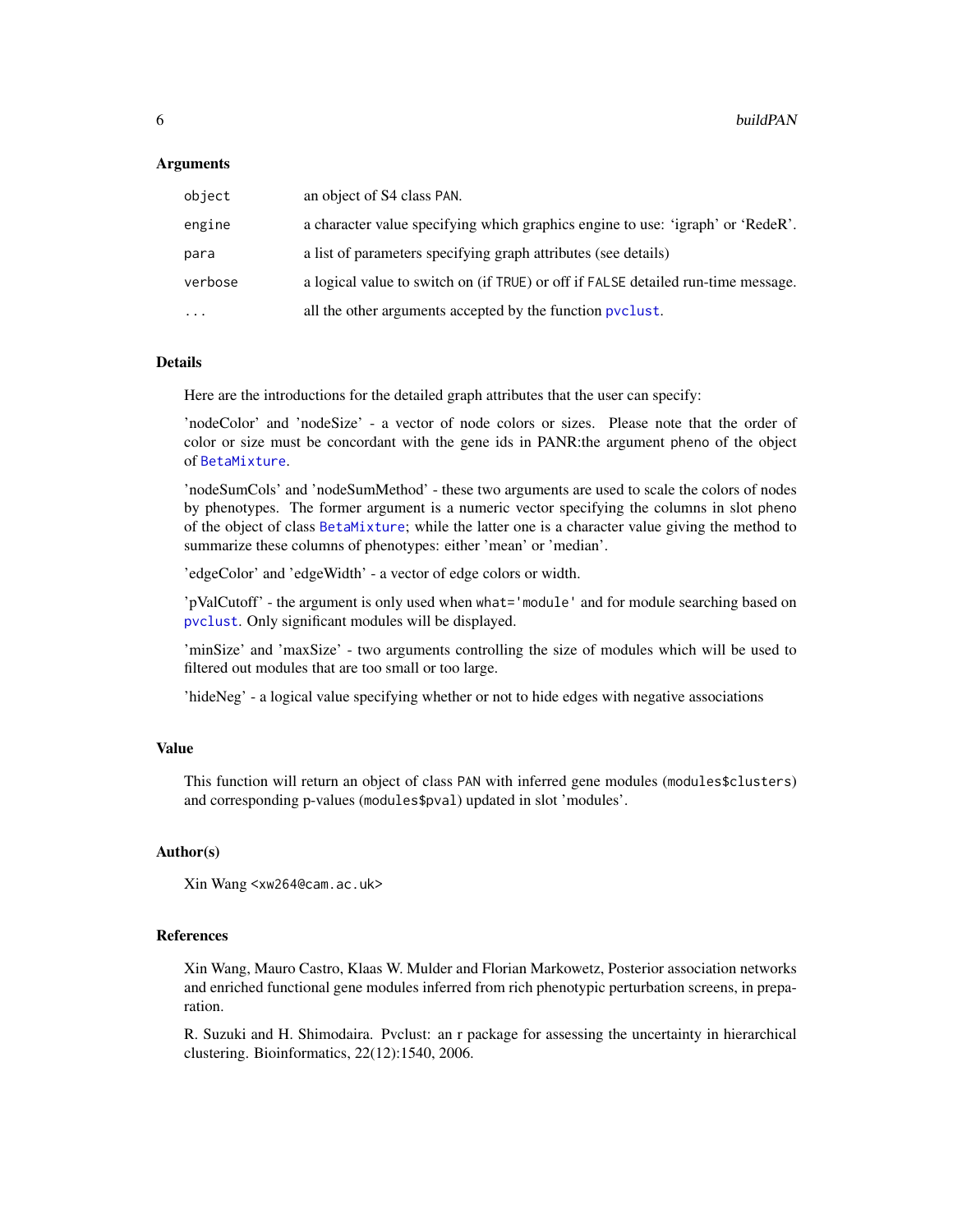#### <span id="page-6-0"></span>cosineSim 7

#### Examples

```
data(bm, package="PANR")
pan<-new("PAN", bm1=bm1)
pan<-infer(pan, para=list(type="SNR", log=TRUE, sign=TRUE, cutoff=log(5)),
filter=FALSE, verbose=TRUE)
data(Bakal2007Cluster, package="PANR")
pan<-buildPAN(pan, engine="igraph", para=list(nodeColor=nodeColor,
hideNeg=TRUE), verbose=TRUE)
```
<span id="page-6-1"></span>cosineSim *Compute cosine similarities or distances between pairs of genes*

#### Description

This function compute cosine similarities or distances between pairs of genes, given measured rich phenotypes.

#### Usage

cosineSim(x) cosineDist(x)

## Arguments

x a numeric matrix of rich phenotypes with rows and columns specifying samples and genes, respectively.

# Value

This function will return either a numeric matrix of cosine similarities or an object of dist.

# Author(s)

Xin Wang <xw264@cam.ac.uk>

# References

Xin Wang, Mauro Castro, Klaas W. Mulder and Florian Markowetz, Posterior association networks and enriched functional gene modules inferred from rich phenotypic perturbation screens, in preparation.

#### See Also

PANR:[assoScore](#page-1-1)

```
toydata<-matrix(rnorm(n=2000, mean=0, sd=4), nrow=100, ncol=20)
toycossim<-cosineSim(t(toydata))
toycosdist<-cosineDist(t(toydata))
```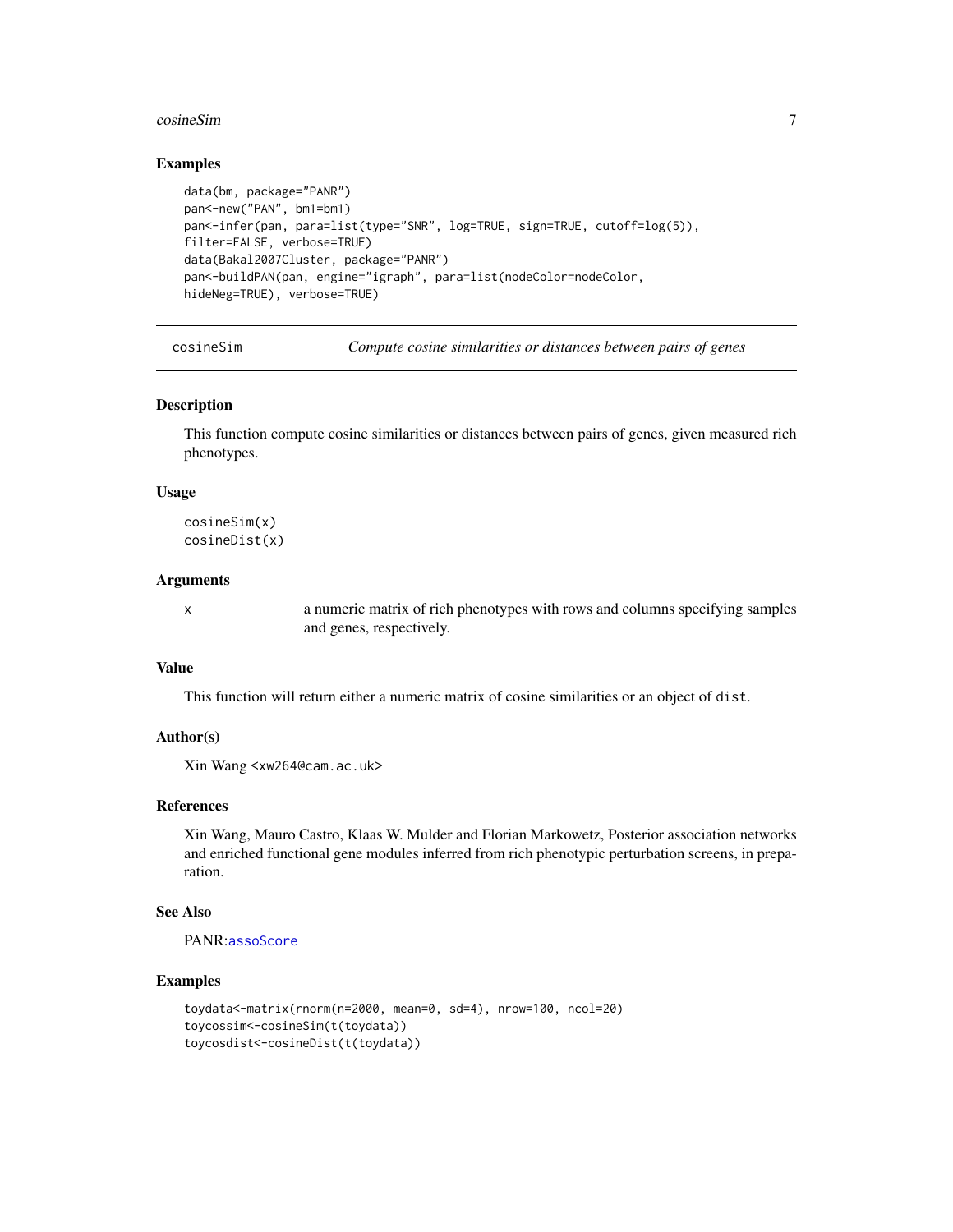<span id="page-7-0"></span>data-Bakal2007 *Rich morphological phenotypes for gene overexpression and RNA interference screens*

#### Description

The data set we use here comes from quantitative morphological screening for 249 gene-overexpression or RNAi knock-down experiments. For each individual cell, 145 different geometric features were computed by imaging analysis, and are subsequently scored with NNs trained to discriminate seven reference TCs with distinctive morphologies. For each TC, NN z-scores were computed from all scored cells in this TC (more details in Bakal 2007).

Bakal2007: a matrix of NN z-scores with rows and columns corresponding to 249 TCs and seven reference TCs.

Bakal2007Cluster: unsupervised hierarchical clustering results by Bakal et al.

nodeColor: colors scaled according to the clustering results by Bakal et al.

bm1: an object of [BetaMixture](#page-3-1), which includes data and results for beta-mixture modelling on the association densities based on first-order cosine similarities of the phenotyping screens.

#### Usage

```
##see example for details
```
# Author(s)

Xin Wang <xw264@cam.ac.uk>

#### References

Bakal, C. and Aach, J. and Church, G. and Perrimon, N. (2007). Quantitative morphological signatures define local signaling networks regulating cell morphology. Science, 316(5832), 1753.

```
data(Bakal2007)
dim(Bakal2007)
data(bm)
bm1
```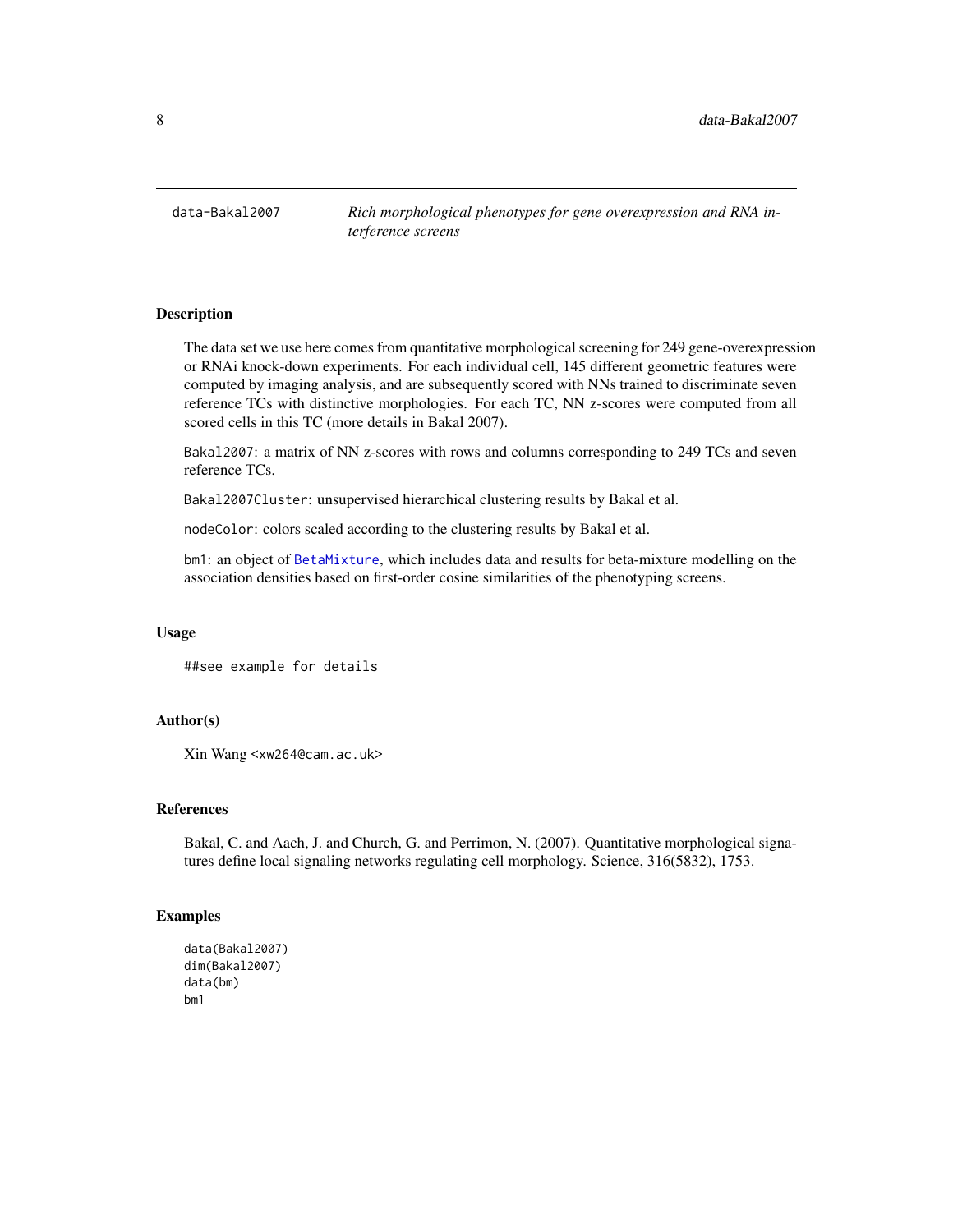# Description

Powered by function [write.graph](#page-0-0) in package [igraph](#page-0-0), this function writes the inferred PAN or module graphs to files in a variety of formats that are supported by igraph.

# Usage

```
exportPAN(object, file="pan", what="graph", moduleID=1, format="gml",
verbose=TRUE, ...)
```
#### Arguments

| object   | an object of S4 class PAN.                                                                  |
|----------|---------------------------------------------------------------------------------------------|
| file     | the name of the file to write the graph or module (no need to put a filename<br>extension). |
| what     | a character value specifying what to write: 'graph' or 'pvclustModule'.                     |
| moduleID | a numeric or integer vector of modules to write (see details in sigModules).                |
| format   | a character value specifying the format to write (see more details in write . graph).       |
| verbose  | a logical value to switch on (if TRUE) or off if FALSE detailed run-time message.           |
| $\cdots$ | not in use, but only for further extension.                                                 |

# Value

a numeric vector of ids for significant gene modules

#### Author(s)

Xin Wang <xw264@cam.ac.uk>

# Examples

```
## Not run:
data(bm, package="PANR")
pan<-new("PAN", bm1=bm1)
pan<-infer(pan, para=list(type="SNR", log=TRUE, sign=TRUE, cutoff=log(5)),
filter=FALSE, verbose=TRUE)
data(Bakal2007Cluster, package="PANR")
pan<-buildPAN(pan, engine="igraph", para=list(nodeColor=nodeColor,
hideNeg=TRUE), verbose=TRUE)
exportPAN(pan, file="pan", what="graph", format="ncol")
```
## End(Not run)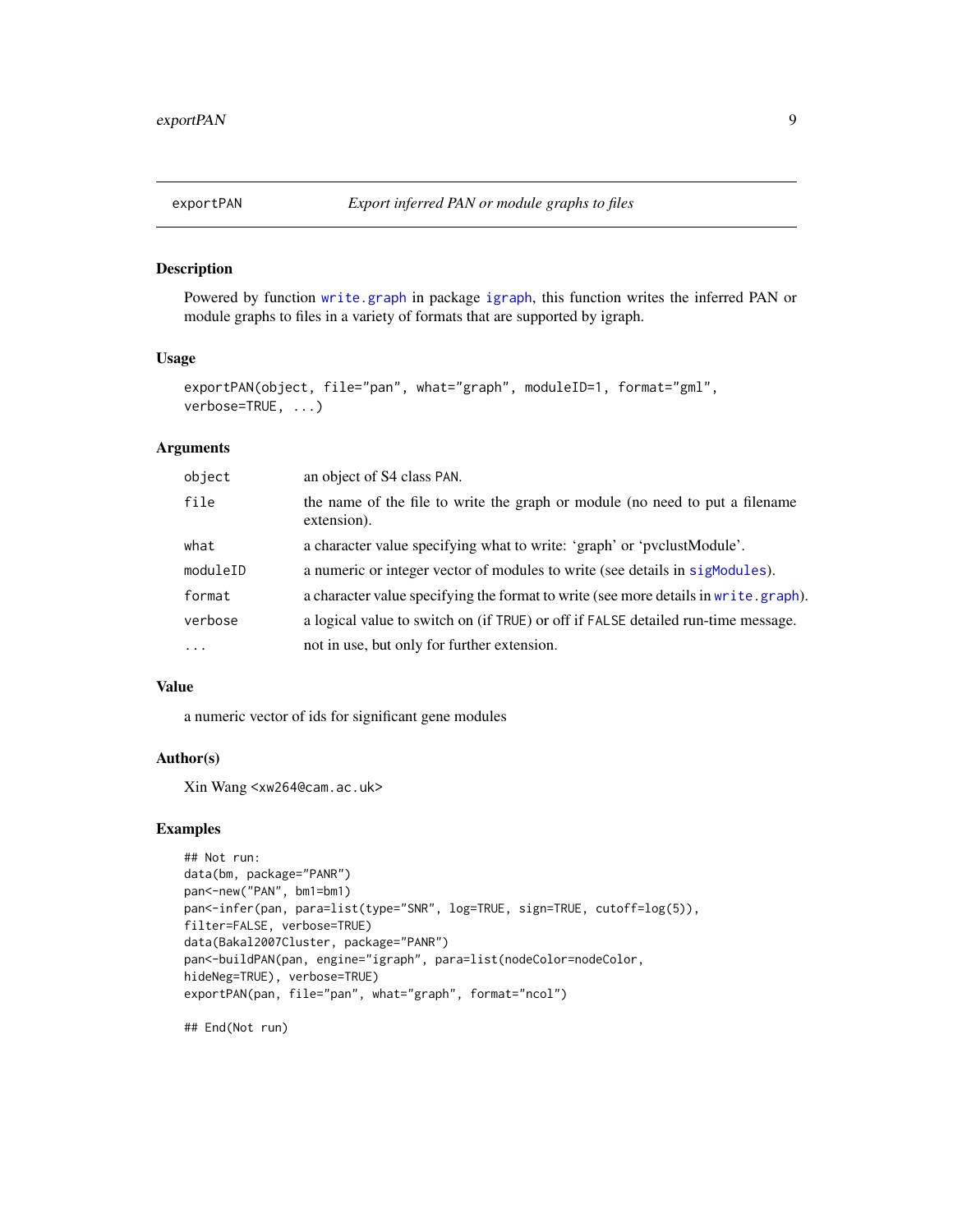<span id="page-9-1"></span><span id="page-9-0"></span>

#### Description

The function fits a three-beta mixture model to densities of functional gene associations computed from rich phenotyping screens.

# Usage

```
fitBM(object, para=list(zInit=NULL, thetaInit=c(alphaNeg=2, betaNeg=4,
alphaNULL=4, betaNULL=4, alphaPos=4, betaPos=2), gamma=NULL),
ctrl=list(fitNULL=FALSE, tol=1e-3, maxIter=NULL), verbose=TRUE, ...)
```
#### Arguments

| object   | an object of S4 class BetaMixture.                                                                          |
|----------|-------------------------------------------------------------------------------------------------------------|
| para     | a list of initial values for parameter estimation in fitting a three-beta mixture<br>model (see 'details'). |
| ctrl     | a list of control parameters for the mixture model fitting (see 'details').                                 |
| verbose  | a logical value to switch on (if TRUE) or off if FALSE detailed run-time message.                           |
| $\cdots$ | other arguments of the function nlm.                                                                        |
|          |                                                                                                             |

# Details

This function fits a beta-mixture model to functional gene associations using the Expectation-Maximization algorithm. The function allows various parameter settings to perform fitting by the original (if model='global') or stratified (if model='stratified') beta-mixture model (the model should be specified when creating a new object of [BetaMixture](#page-3-1)).

The initial values of the beta distributions can be set by thetaInit, is a numeric vector including the two shape parameters for the '-' (negative), 'x' (NULL) and '+' (positive) distributions. Please note that if ctrl\$NULL is TRUE, meaning that the NULL distribution has already been fitted, then para\$alphaNULL and para\$betaNULL are supposed to be filled in the estimated NULL parameters by the function [fitNULL](#page-10-1)).

zInit is a matrix of posterior probabilities for gene associations following the three mixture components.

The hyper-parameters for the dirichlet priors for the mixture components can also be set by para\$gamma, which is a numeric matrix with rows and columns correponding to association partitions and the three beta mixture components.

The other arguments to control the fitting algorithm are tol and maxIter, which are covergence tolerence and the maximal iterations.

Since the estimation of shape parameters of beta distributions are realized by the function  $n \text{Im}$ numerically, additional arguments for  $n \ln m$  are allowed by ....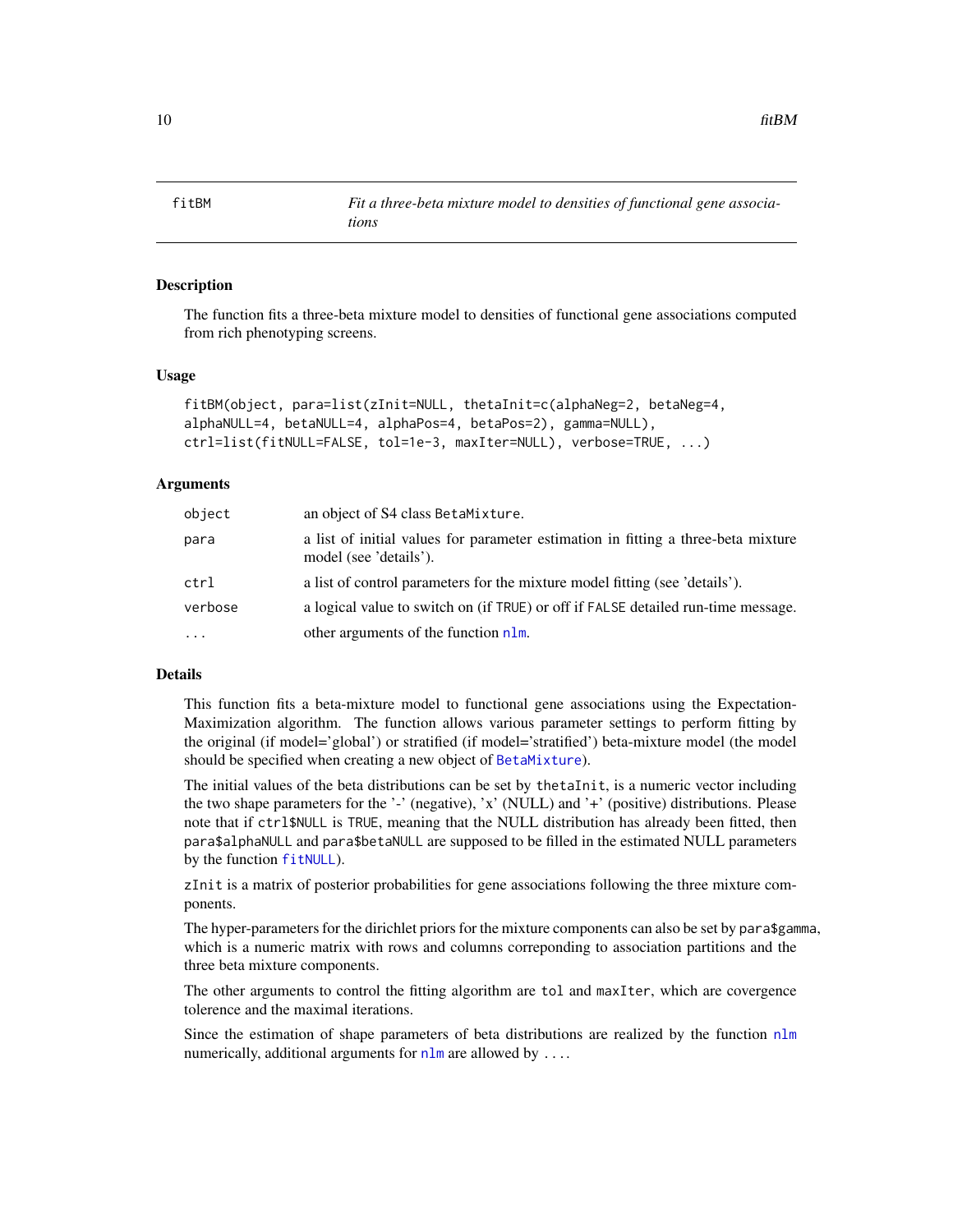#### <span id="page-10-0"></span>fitNULL 11

# Value

This function will return an updated object of class BetaMixture.

#### Author(s)

Xin Wang <xw264@cam.ac.uk>

# References

Xin Wang, Mauro Castro, Klaas W. Mulder and Florian Markowetz, Posterior association networks and enriched functional gene modules inferred from rich phenotypic perturbation screens, in preparation.

#### See Also

[fitNULL](#page-10-1)

#### Examples

```
## Not run:
data(Bakal2007)
bm1<-new("BetaMixture", pheno=Bakal2007, model="global", order=1)
bm1<-fitNULL(bm1, nPerm=10, thetaNULL=c(alphaNULL=4, betaNULL=4),
sumMethod="median", permMethod="all", verbose=TRUE)
bm1<-fitBM(bm1, para=list(zInit=NULL, thetaInit=c(alphaNeg=2, betaNeg=4,
alphaNULL=bm1@result$fitNULL$thetaNULL[["alphaNULL"]],
betaNULL=bm1@result$fitNULL$thetaNULL[["betaNULL"]],
alphaPos=4, betaPos=2), gamma=NULL),
ctrl=list(fitNULL=FALSE, tol=1e-1), verbose=TRUE, gradtol=1e-3)
```
## End(Not run)

<span id="page-10-1"></span>fitNULL *Fit the NULL component of a three-beta mixture model for functional gene associations*

#### Description

The function performs permutations to the input rich phenotyping screens, and subsequently fit a beta distribution to the densities.

#### Usage

```
fitNULL(object, nPerm=20, thetaNULL=c(alphaNULL=4, betaNULL=4),
sumMethod="median", permMethod="keepRep", verbose=TRUE, ...)
```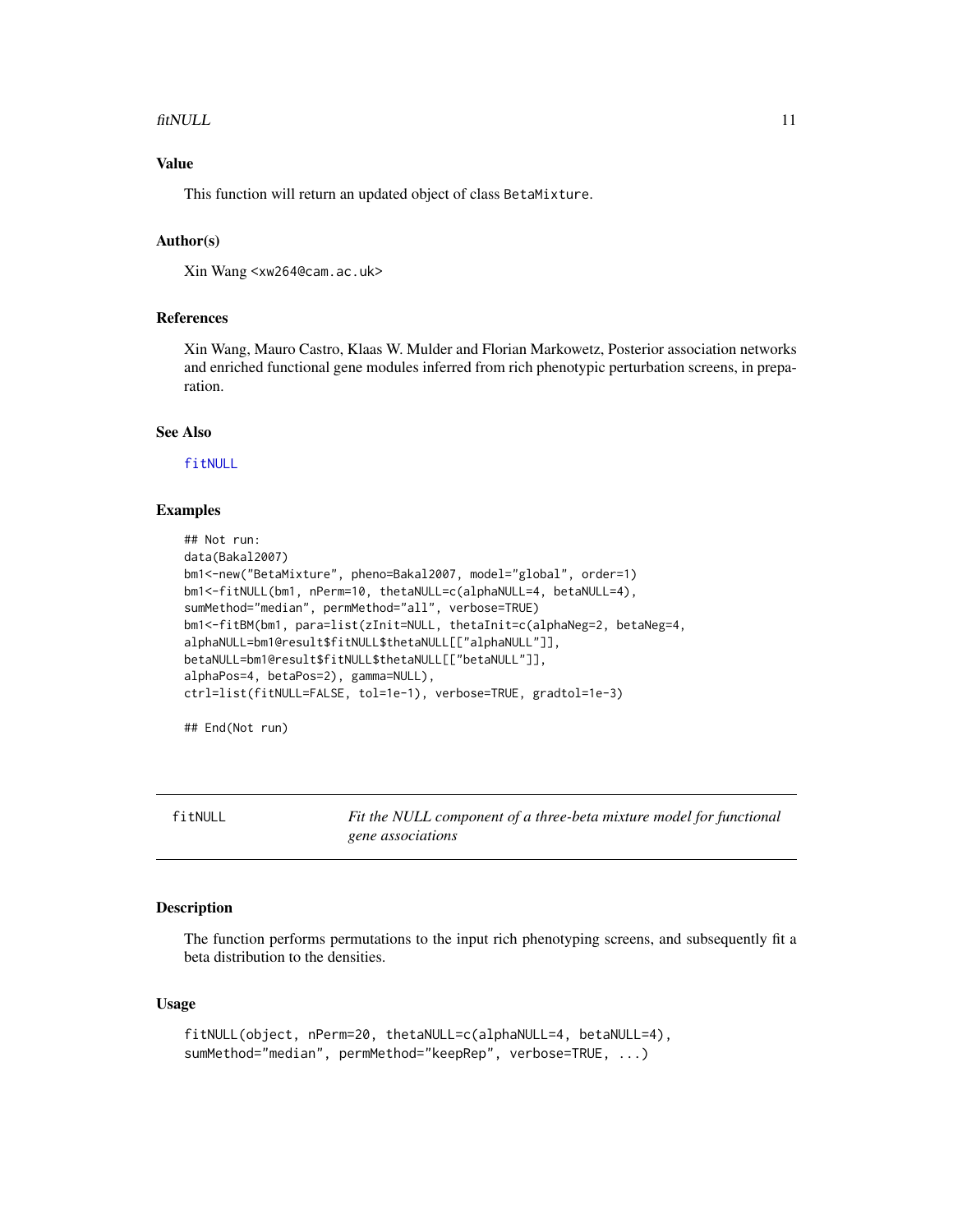#### <span id="page-11-0"></span>Arguments

| object     | an object of S4 class BetaMixture.                                                                                                                         |
|------------|------------------------------------------------------------------------------------------------------------------------------------------------------------|
| nPerm      | a positive numeric or integer value specifying the number of permutations.                                                                                 |
| thetaNULL  | a list of numeric values giving the initial values for estimating the two shape<br>parameters (see dbeta for more details).                                |
| sumMethod  | a character value specifying how to summarize estimated parameters from mul-<br>tiple permutations. The current version only supports 'median' and 'mean'. |
| permMethod | a character value of the method to permute, either 'keepRep' (keep the order of<br>replicates) or 'all' (regardless of replicates).                        |
| verbose    | a logical value to switch on (if TRUE) or off if FALSE detailed run-time message.                                                                          |
| $\ddots$ . | other arguments for function fitdistr.                                                                                                                     |

# Details

This function is a step prior to the three-beta mixture model fitting to functional gene association scores. The fitted parameters are then used as a fixed parameters in the three-beta mixture model for further fitting to the real screens. The NULL fitting is performed using the function [fitdistr](#page-0-0), so other arguments for the function fitdistr are also allowed by the argument ....

### Value

This function will return an updated object of class BetaMixture.

#### Author(s)

```
Xin Wang <xw264@cam.ac.uk>
```
# References

Xin Wang, Mauro Castro, Klaas W. Mulder and Florian Markowetz, Posterior association networks and enriched functional gene modules inferred from rich phenotypic perturbation screens, in preparation.

#### See Also

[fitBM](#page-9-1)

```
data(Bakal2007)
bm1<-new("BetaMixture", pheno=Bakal2007, model="global", order=1)
bm1<-fitNULL(bm1, nPerm=10, thetaNULL=c(alphaNULL=4, betaNULL=4),
sumMethod="median", permMethod="all", verbose=TRUE)
```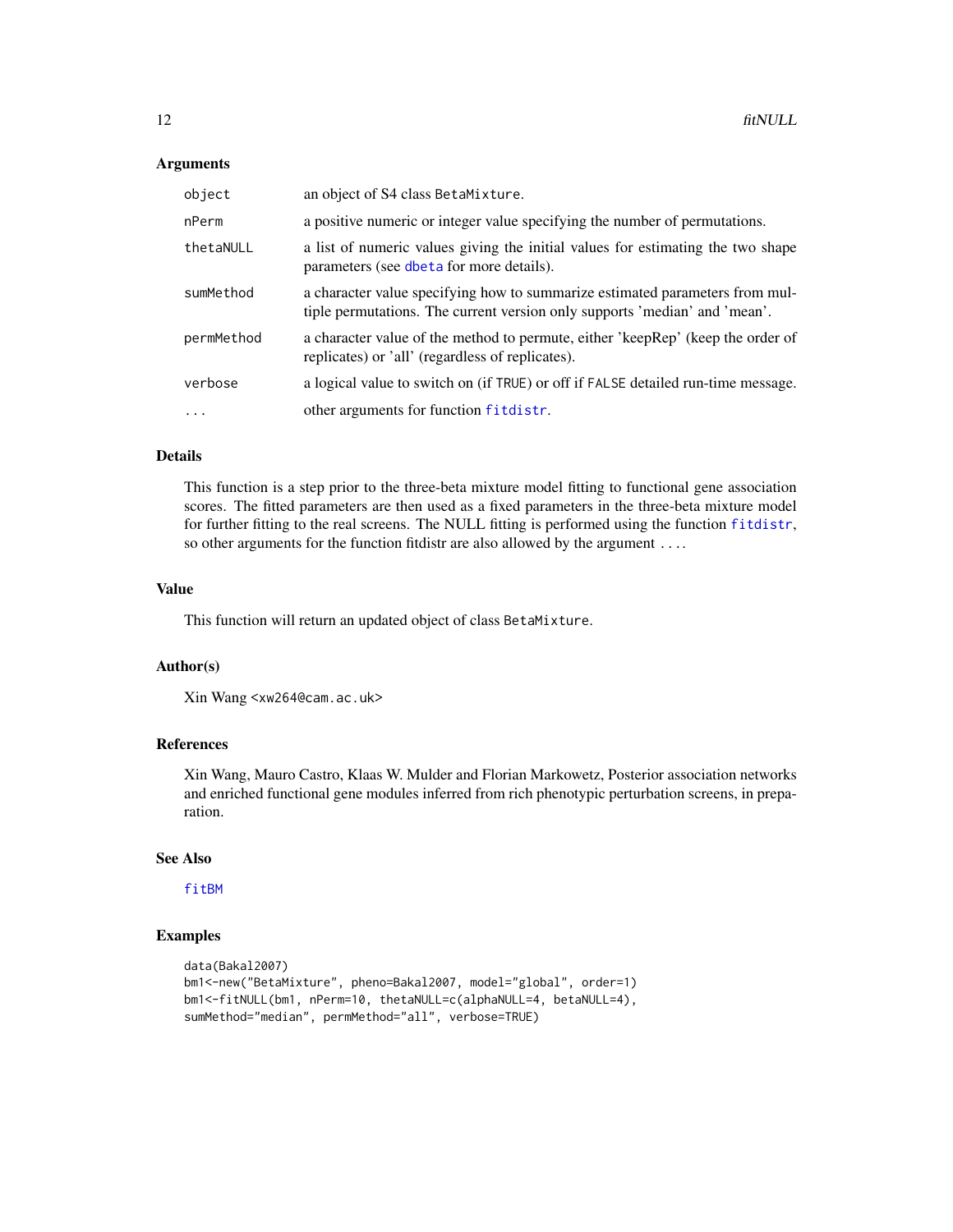<span id="page-12-1"></span><span id="page-12-0"></span>infer *Infer a posterior association network*

#### Description

The function infers a posterior association network from beta-mixture modelling of functional associations computed from rich phenotyping screens.

#### Usage

```
infer(object, para=list(type='SNR', log=TRUE, sign=TRUE, cutoff=0),
filter=FALSE, verbose=TRUE, ...)
```
#### Arguments

| object   | an object of S4 class PAN.                                                                                                       |
|----------|----------------------------------------------------------------------------------------------------------------------------------|
| para     | a list of parameters to perform inference (see details).                                                                         |
| filter   | a logical value specifying whether or not to filter out genes without any signifi-<br>cant association with all the other genes. |
| verbose  | a logical value to switch on (if TRUE) or off if FALSE detailed run-time message.                                                |
| $\cdots$ | not in use, only for further extension.                                                                                          |

# Details

This function employs different edge weights to infer a posterior association network (see [edgeWeight](#page-0-0) for more details). Multiple parameters are provided for the user to specify the network:

'type' - a character value giving the type of edge weights: signal-to- noise ratio ('SNR'), posterior probability ratio ('PPR') or posterior probability ('PP').

'log' - a logical value specifying whether or not to compute logrithms for edge weights.

'sign' - a logical value specifying whether a signed graph should be inferred. It is only valid when type='SNR'.

'cutoff' - a numeric value giving the threshold to tell the significance of an edge.

# Value

This function will return an object of class PAN with inferred PAN updated in slot 'graph'.

# Author(s)

Xin Wang <xw264@cam.ac.uk>

# References

Xin Wang, Mauro Castro, Klaas W. Mulder and Florian Markowetz, Posterior association networks and enriched functional gene modules inferred from rich phenotypic perturbation screens, in preparation.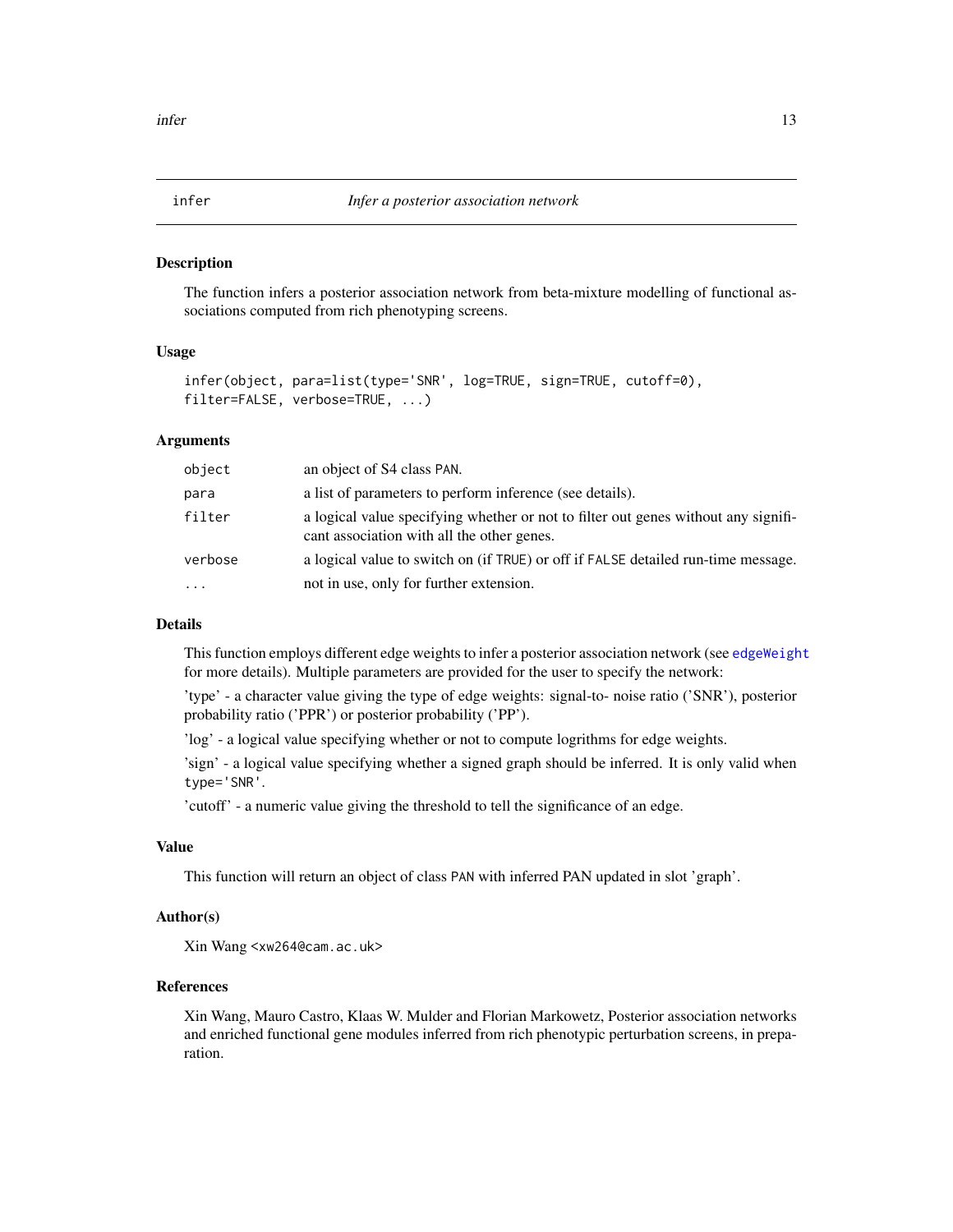# See Also

[edgeWeight](#page-0-0)

#### Examples

```
data(bm, package="PANR")
pan<-new("PAN", bm1=bm1)
pan<-infer(pan, para=list(type="SNR", log=TRUE, sign=TRUE, cutoff=log(5)),
filter=FALSE, verbose=TRUE)
```
<span id="page-13-1"></span>p2SNR *Translate p-values to Signal-to-Noise Ratios*

# Description

The function translate p-values to Signal-to-Noise Ratios based on the fitted mixture model.

#### Usage

```
p2SNR(object, pval, ...)
```
### Arguments

| object                  | an object of S4 class BetaMixture.                       |
|-------------------------|----------------------------------------------------------|
| pval                    | a numeric or integer specifying the p-value to translate |
| $\cdot$ $\cdot$ $\cdot$ | not in use, only for further extension.                  |

#### Value

The function will return a data frame including p-values, lower and upper quantiles and corresponding Signal-to-Noise Ratios.

# Author(s)

Xin Wang <xw264@cam.ac.uk>

# References

Xin Wang, Mauro Castro, Klaas W. Mulder and Florian Markowetz, Posterior association networks and enriched functional gene modules inferred from rich phenotypic perturbation screens, in preparation.

#### See Also

[p2SNR](#page-13-1)

<span id="page-13-0"></span>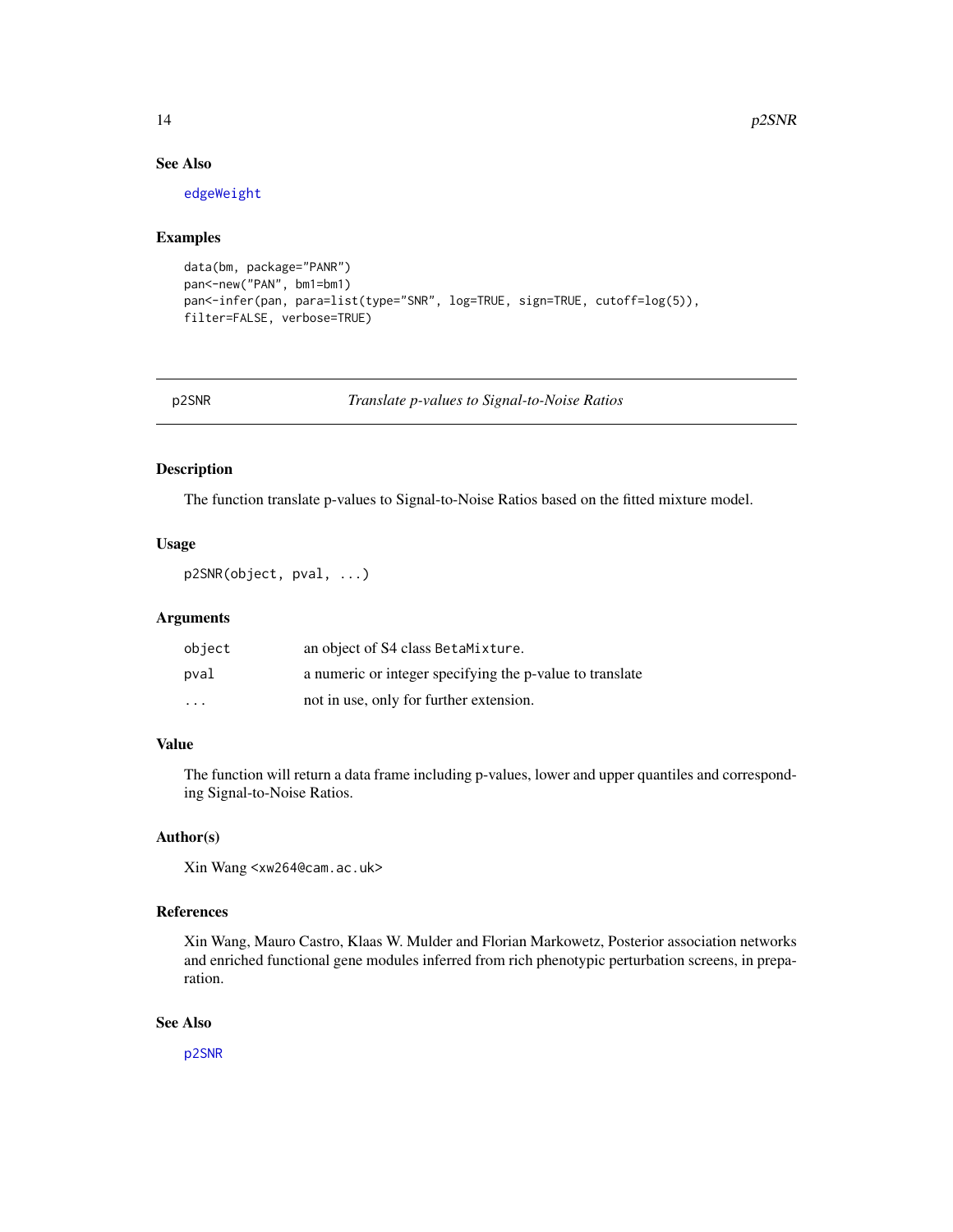#### <span id="page-14-0"></span>PAN-class 15

#### Examples

```
## Not run:
data(Bakal2007)
bm1<-new("BetaMixture", pheno=Bakal2007, model="global", order=1)
bm1<-fitNULL(bm1, nPerm=10, thetaNULL=c(alphaNULL=4, betaNULL=4),
sumMethod="median", permMethod="all", verbose=TRUE)
bm1<-fitBM(bm1, para=list(zInit=NULL, thetaInit=c(alphaNeg=2, betaNeg=4,
alphaNULL=bm1@result$fitNULL$thetaNULL[["alphaNULL"]],
betaNULL=bm1@result$fitNULL$thetaNULL[["betaNULL"]],
alphaPos=4, betaPos=2), gamma=NULL),
ctrl=list(fitNULL=FALSE, tol=1e-1), verbose=TRUE, gradtol=1e-3)
p2SNR(bm1, pval=0.01)
```

```
## End(Not run)
```
PAN-class *An S4 class for inferring a posterior association network*

#### Description

This S4 class includes methods to infer posterior association networks and enriched modules of functional gene interactions from rich phenotyping screens.

#### Objects from the Class

Objects of class PAN can be created from new("PAN", bm1,bm2) (see the example below for details).

### **Slots**

- bm1: an object of S4 class BetaMixture, which models the first- order similarities between genes (see [BetaMixture](#page-3-1)).
- bm2: an object of S4 class BetaMixture, which models the second- order similarities between genes (modularity).
- edgeWt: a weighted adjacency matrix computed from the posterior probabilities for gene associations to belong to mixture components (see [edgeWeight](#page-0-0)).
- engine: the graphics visualization engine for PAN.
- graph: a weighted adjacency matrix with edge weights satisfying certain constraints specified by the user (see [infer](#page-12-1)).

modules: a list summarizing inferred enriched functional gene modules (see [pvclustModule](#page-16-1).

iPAN: an igraph object for storing the inferred PAN.

legend: a list of legends for built PAN graph.

summary: a list of summary information for available results.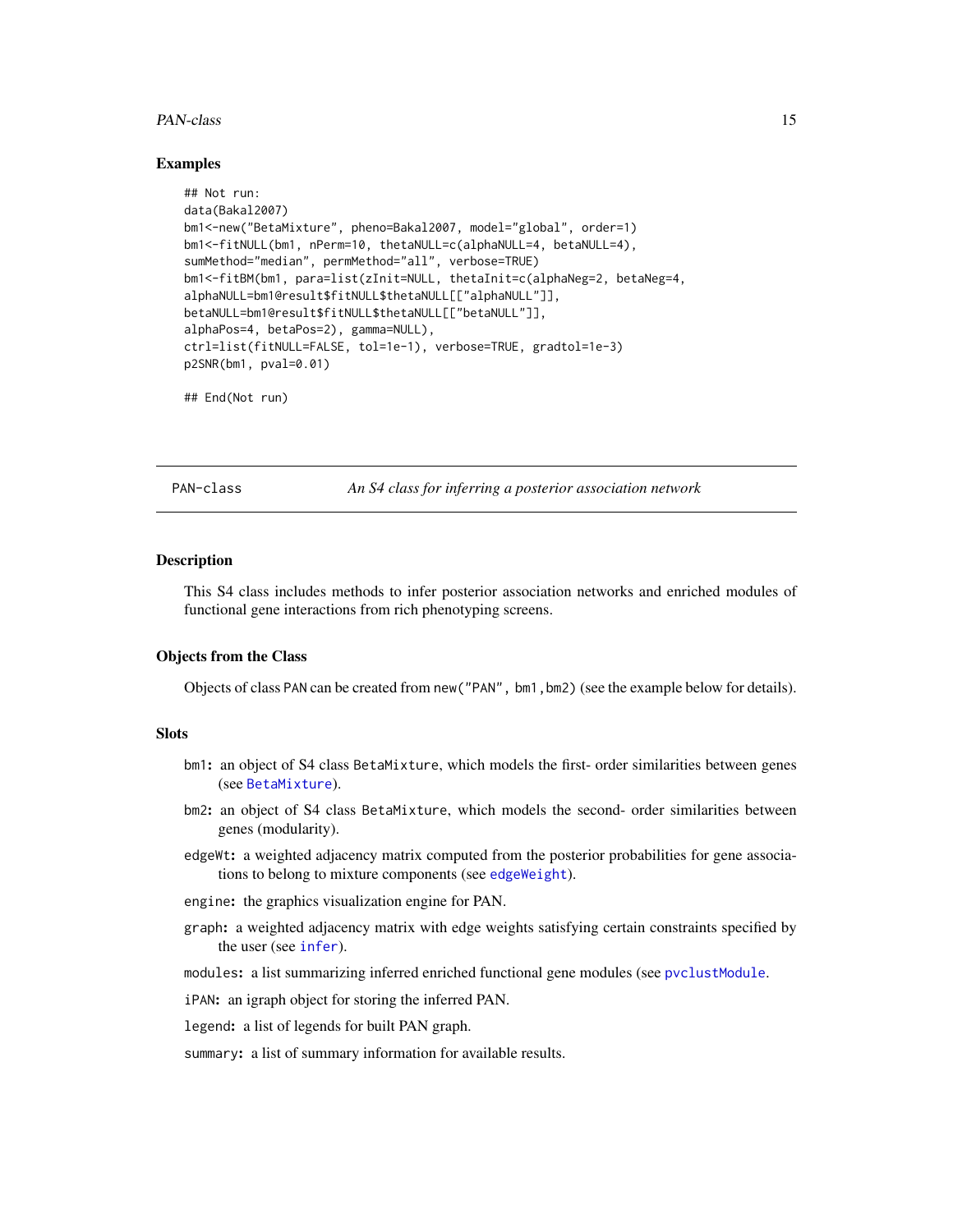#### <span id="page-15-0"></span>Methods

An overview of methods (More detailed introduction can be found in help for each specific function.):

- edgeWeight compute edge weights by signal-to-noise ratio, posterior odd or posterior probabilities (more details in [edgeWeight](#page-0-0)).
- infer infer a posterior association network given the beta-mixture model(s) fitted to first- and/or second-order similarities (more details in [infer](#page-12-1)).
- pvclustModule search significantly enriched functional gene modules by hierarchical clustering with bootstrap resampling based on the package pvclust (more details in [pvclustModule](#page-16-1)).
- exportPAN export the inferred PAN or modules to file(s) in a variety of formats (more details in [exportPAN](#page-8-1)).
- sigModules retrieve significant gene modules that satisfy the given p-value cutoff and module size range (more details in [sigModules](#page-17-1)).
- viewNestedModules view a nested structure for gene modules searched by hierarchical clustering (more details in [viewNestedModules](#page-22-1)).
- viewPAN view the inferred PAN or modules in [igraph](#page-0-0) or [RedeR](#page-0-0) (more details in [viewPAN](#page-24-1)).

buildPAN build a PAN graph for visualization in [igraph](#page-0-0) or [RedeR](#page-0-0) (more details in [viewPAN](#page-24-1)).

viewLegend View the legends for the graph built for PAN.

summarize summarize results including input data and parameters, inferred graph and modules.

#### Author(s)

Xin Wang <xw264@cam.ac.uk>

#### References

Xin Wang, Mauro Castro, Klaas W. Mulder and Florian Markowetz, Posterior association networks and enriched functional gene modules inferred from rich phenotypic perturbation screens, in preparation.

#### See Also

[edgeWeight](#page-0-0) [infer](#page-12-1) [pvclustModule](#page-16-1) [exportPAN](#page-8-1) [sigModules](#page-17-1) [viewPAN](#page-24-1) [viewNestedModules](#page-22-1) [summarize](#page-20-1)

```
## Not run:
data(bm, package="PANR")
##create an object of `PAN'
pan<-new("PAN", bm1=bm1)
##infer a PAN
pan<-infer(pan, para=list(type="SNR", log=TRUE, sign=TRUE, cutoff=log(5)),
filter=FALSE, verbose=TRUE)
##build a PAN graph for RedeR, hide negative edges
##using colors scaled based on the clustering results from Bakal et al. 2007
data(Bakal2007Cluster)
```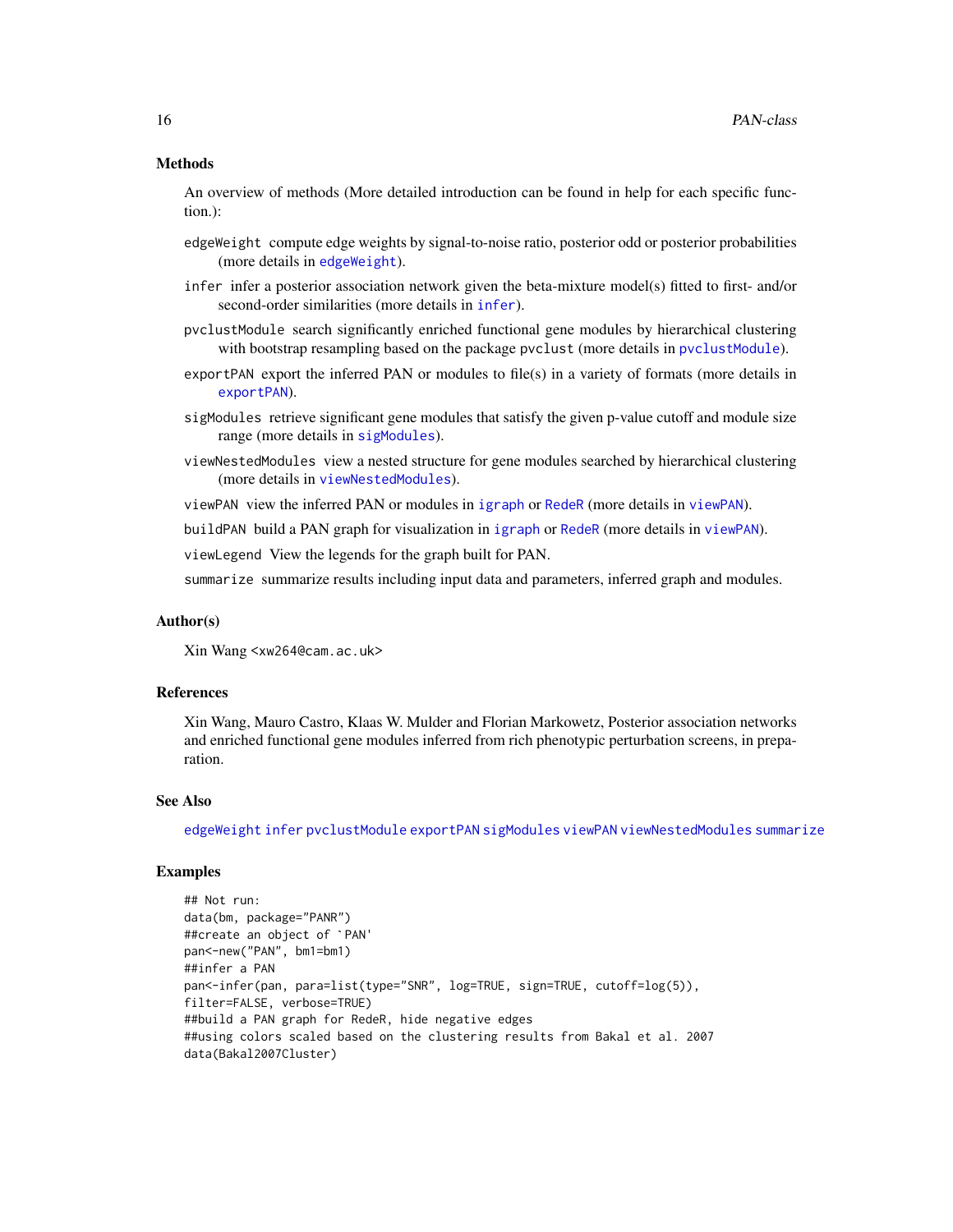# <span id="page-16-0"></span>pvclustModule 17

pan<-buildPAN(pan, engine="RedeR", para=list(nodeColor=nodeColor, hideNeg=TRUE)) ##view PAN in RedeR library(RedeR) viewPAN(pan, what="graph") ##print a summary of results summarize(pan, "ALL") ## End(Not run)

<span id="page-16-1"></span>pvclustModule *Search enriched functional gene modules by pvclust*

#### Description

The function employs the R package pvclust to search significant functional gene modules using hierarchical clustering with bootstrap resampling.

#### Usage

```
pvclustModule(object, nboot=1000, metric="cosine", hclustMethod="average",
filter=TRUE, verbose=TRUE, ...)
```
#### Arguments

| object       | an object of S4 class PAN.                                                                                                                                                                        |
|--------------|---------------------------------------------------------------------------------------------------------------------------------------------------------------------------------------------------|
| nboot        | a numeric value giving the number of bootstraps for pvclust.                                                                                                                                      |
| metric       | a character value specifying which distance metric to use for the hierarchical<br>clustering: 'correlation', 'cosine', 'abscor' or those allowed by the argument<br>'method' in dist.             |
| hclustMethod | the agglomerative method used in hierarchical clustering: 'average', 'ward',<br>'single', 'complete', 'mcquitty', 'median' or 'centroid' (see the argument method<br>in helast for more details). |
| filter       | a logical value specifying whether or not to filter out screening data of genes<br>without significant associations with all the other genes.                                                     |
| verbose      | a logical value to switch on (if TRUE) or off if FALSE detailed run-time message.                                                                                                                 |
| $\cdots$     | all the other arguments accepted by the function pyclust.                                                                                                                                         |

#### Details

This function performs hierarchical clustering with bootstrap resampling to quantify significance of gene clusters (modules) based on the package pvclust.

#### Value

This function will return an object of class PAN with inferred gene modules (modules\$clusters) and corresponding p-values (modules\$pval) updated in slot 'modules'.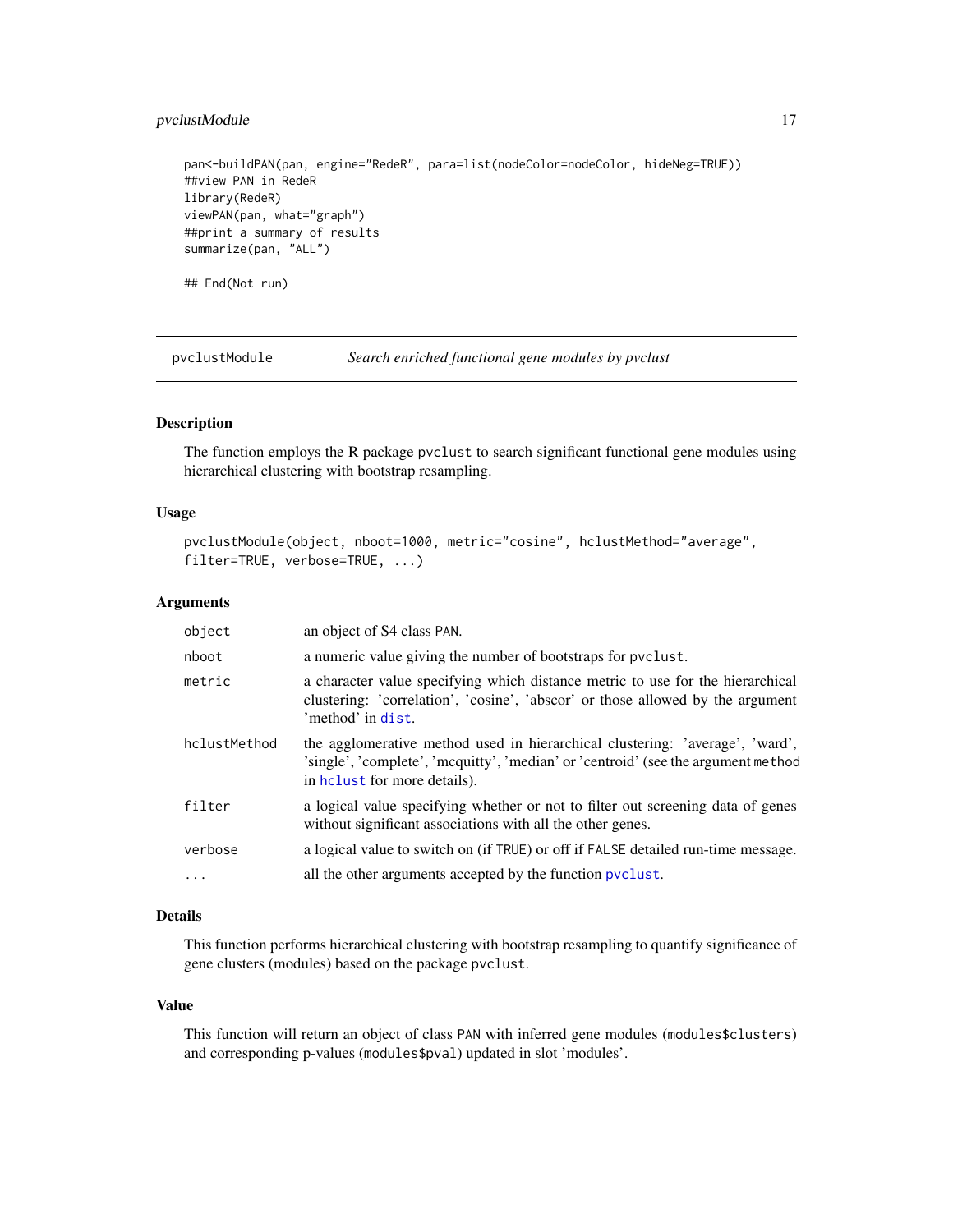#### <span id="page-17-0"></span>Author(s)

Xin Wang <xw264@cam.ac.uk>

#### References

Xin Wang, Mauro Castro, Klaas W. Mulder and Florian Markowetz, Posterior association networks and enriched functional gene modules inferred from rich phenotypic perturbation screens, in preparation.

R. Suzuki and H. Shimodaira. Pvclust: an r package for assessing the uncertainty in hierarchical clustering. Bioinformatics, 22(12):1540, 2006.

#### Examples

```
## Not run:
data(bm, package="PANR")
pan<-new("PAN", bm1=bm1)
pan<-infer(pan, para=list(type="SNR", log=TRUE, sign=TRUE, cutoff=log(5)),
filter=FALSE, verbose=TRUE)
data(Bakal2007Cluster, package="PANR")
pan<-buildPAN(pan, engine="igraph", para=list(nodeColor=nodeColor,
hideNeg=TRUE), verbose=TRUE)
##need pvclust to search modules
library(pvclust)
pan<-pvclustModule(pan, nboot=1000, metric="cosine",
hclustMethod="average", filter=TRUE, verbose=TRUE, r=c(5:12/7))
```

```
## End(Not run)
```
<span id="page-17-1"></span>sigModules *Retrieve ids for significant gene modules searched by pvclust*

#### Description

The function retrieve ids for significant gene modules that satisfy the given p-value cutoff and module size range.

#### Usage

```
sigModules(object, pValCutoff=0.01, minSize=3, maxSize=100, sortby="size",
decreasing=FALSE, ...)
```
#### Arguments

| object     | an object of S4 class PAN.                                                                  |
|------------|---------------------------------------------------------------------------------------------|
| pValCutoff | a numeric value specifying the p-value cutoff to tell the significance of a gene<br>module. |
| minSize    | a numeric or integer value giving the minimal size of gene modules.                         |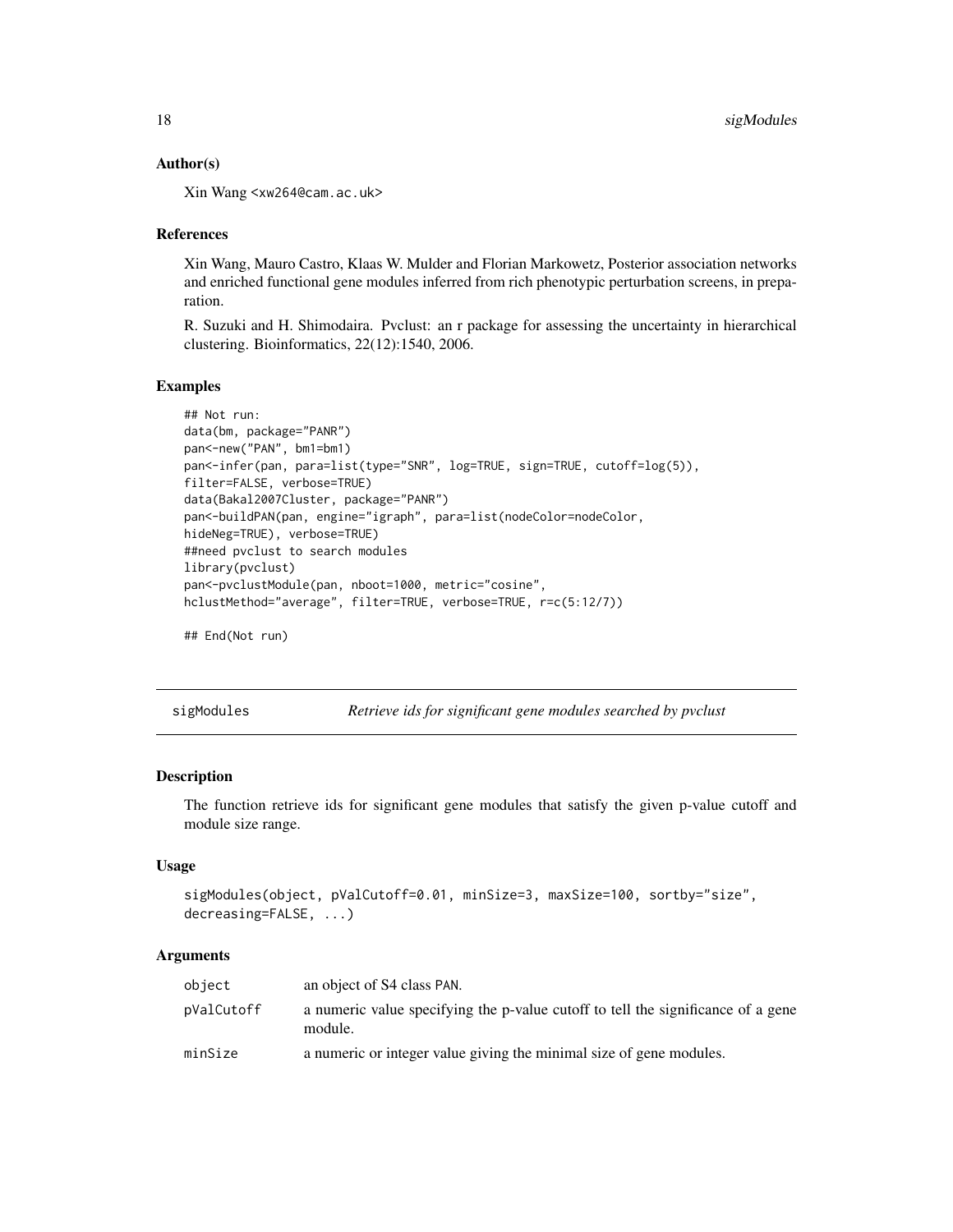# <span id="page-18-0"></span>sigModules 19

| maxSize    | a numeric or integer value giving the maximal size of gene modules.                                                        |
|------------|----------------------------------------------------------------------------------------------------------------------------|
| sortby     | a character value specitying how to sort the list of gene modules: by 'size'<br>(module size) or 'pval' (pvclust p-value). |
| decreasing | a logical value specifying whether or not the sorting will be conducted decreas-<br>ingly.                                 |
| $\cdots$   | not in use, but only for further extension.                                                                                |

#### Details

This function facilitates the user to retrieve significant gene modules found by pvclust and obtain their ids, which can be subsequently used for visualization (see [viewPAN](#page-24-1) for details).

#### Value

a numeric vector of ids for significant gene modules

#### Author(s)

Xin Wang <xw264@cam.ac.uk>

# References

Xin Wang, Mauro Castro, Klaas W. Mulder and Florian Markowetz, Posterior association networks and enriched functional gene modules inferred from rich phenotypic perturbation screens, in preparation.

R. Suzuki and H. Shimodaira. Pvclust: an r package for assessing the uncertainty in hierarchical clustering. Bioinformatics, 22(12):1540, 2006.

# Examples

```
## Not run:
data(bm, package="PANR")
pan<-new("PAN", bm1=bm1)
pan<-infer(pan, para=list(type="SNR", log=TRUE, sign=TRUE, cutoff=log(5)),
filter=FALSE, verbose=TRUE)
data(Bakal2007Cluster, package="PANR")
pan<-buildPAN(pan, engine="igraph", para=list(nodeColor=nodeColor,
hideNeg=TRUE), verbose=TRUE)
##need pvclust to search modules
library(pvclust)
pan<-pvclustModule(pan, nboot=1000, metric="cosine",
hclustMethod="average", filter=TRUE, verbose=TRUE, r=c(5:12/7))
inds<-sigModules(pan, pValCutoff=0.01, minSize=5, maxSize=100, sortby="size",
decreasing=FALSE)
pan@modules$clusters[inds]
```
## End(Not run)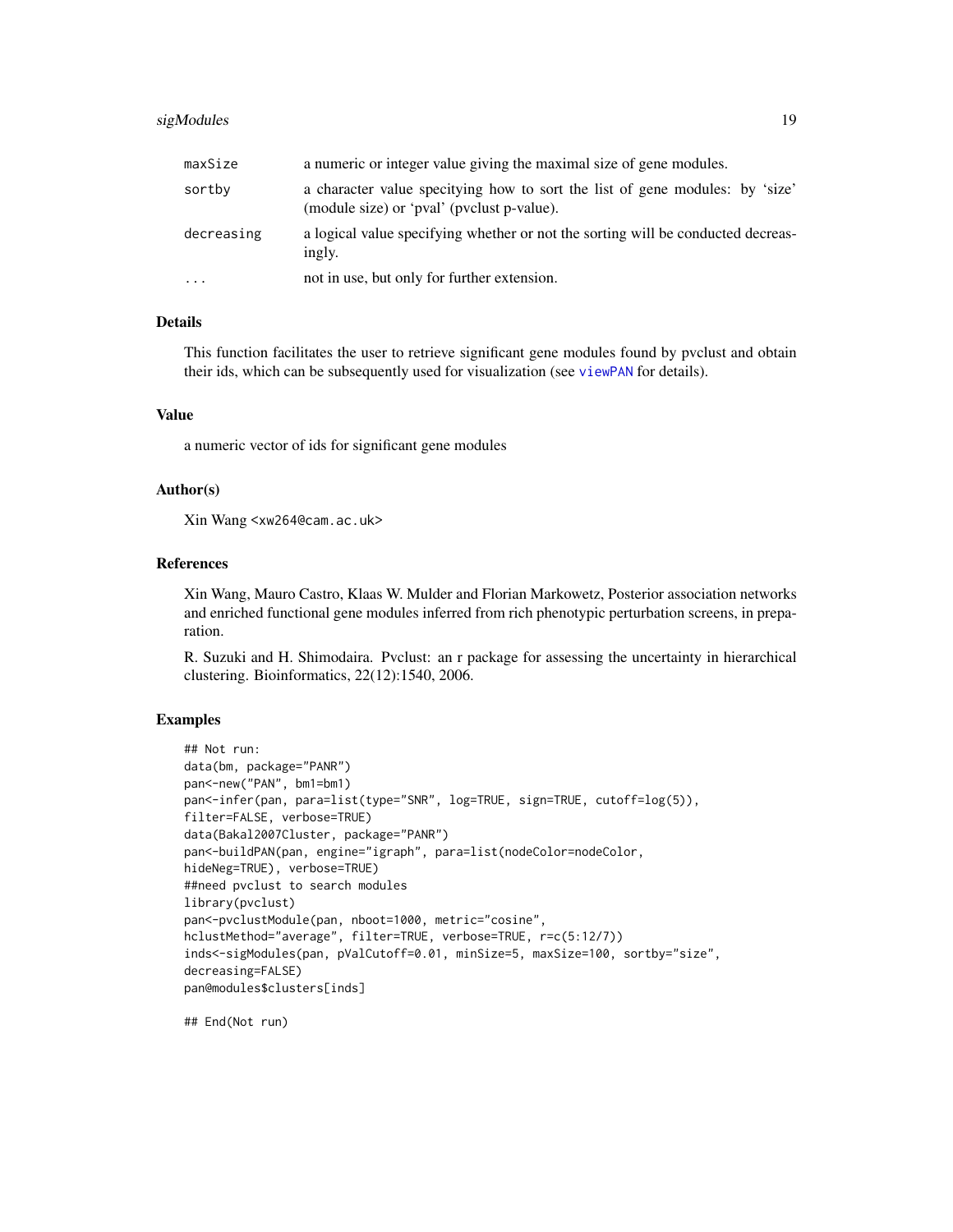<span id="page-19-1"></span><span id="page-19-0"></span>

#### Description

The function translate Signal-to-Noise Ratios to p-values based on the fitted mixture model.

# Usage

```
SNR2p(object, SNR, ...)
```
# Arguments

| object                  | an object of S4 class BetaMixture.                   |
|-------------------------|------------------------------------------------------|
| <b>SNR</b>              | a numeric or integer specifying the SNR to translate |
| $\cdot$ $\cdot$ $\cdot$ | not in use, only for further extension.              |

# Value

The function will return a data frame including SNRs, lower and upper quantiles and corresponding p-values.

#### Author(s)

Xin Wang <xw264@cam.ac.uk>

### References

Xin Wang, Mauro Castro, Klaas W. Mulder and Florian Markowetz, Posterior association networks and enriched functional gene modules inferred from rich phenotypic perturbation screens, in preparation.

#### See Also

[SNR2p](#page-19-1)

```
## Not run:
data(Bakal2007)
bm1<-new("BetaMixture", pheno=Bakal2007, model="global", order=1)
bm1<-fitNULL(bm1, nPerm=10, thetaNULL=c(alphaNULL=4, betaNULL=4),
sumMethod="median", permMethod="all", verbose=TRUE)
bm1<-fitBM(bm1, para=list(zInit=NULL, thetaInit=c(alphaNeg=2, betaNeg=4,
alphaNULL=bm1@result$fitNULL$thetaNULL[["alphaNULL"]],
betaNULL=bm1@result$fitNULL$thetaNULL[["betaNULL"]],
alphaPos=4, betaPos=2), gamma=NULL),
ctrl=list(fitNULL=FALSE, tol=1e-1), verbose=TRUE, gradtol=1e-3)
```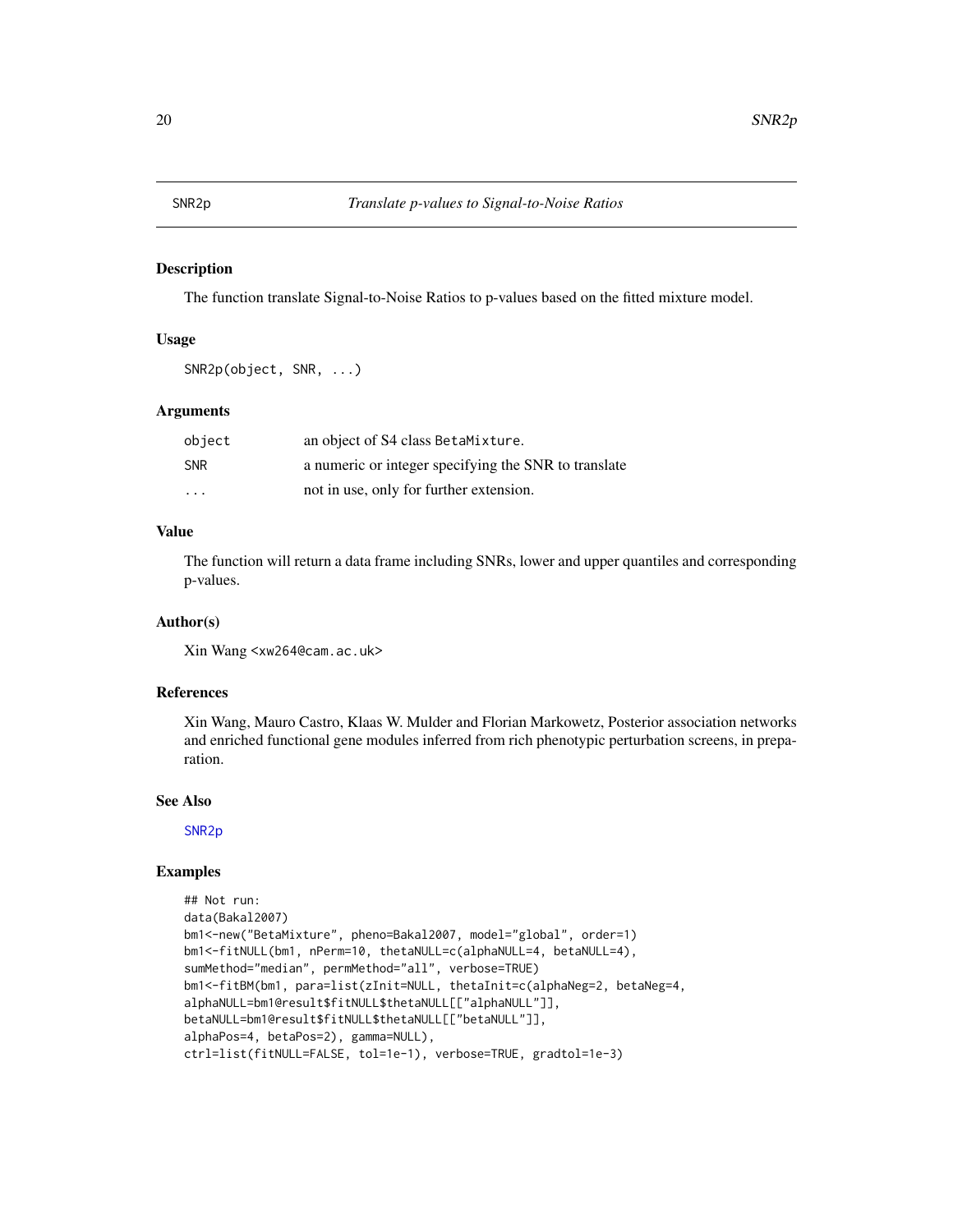#### <span id="page-20-0"></span>summarize 21

SNR2p(bm1, SNR=10)

## End(Not run)

<span id="page-20-1"></span>summarize *Summarize the object of S4 class 'BetaMixture' or 'PAN'*

# **Description**

The function helps print a summary of an object of S4 class BetaMixture or PAN.

#### Usage

summarize(object, what='ALL', ...)

#### Arguments

| object                  | an object of S4 class BetaMixture or PAN.                 |
|-------------------------|-----------------------------------------------------------|
| what                    | a character value specifying what to print (see details). |
| $\cdot$ $\cdot$ $\cdot$ | not in use, only for further extension.                   |

#### Details

This function print a summary of an object of BetaMixture or PAN. The function is also called by S4 method show, which prints only a short message about the input parameters and data.

For an object of class BetaMixture:

If what='input', the function prints to screen a summary of input parameters; If what='fitNULL', the function prints to screen a summary of fitting results for the NULL distribution. If what='fitBM', the function prints to screen a summary of fitting results for the beta-mixture model. If what='ALL', all above messages will be printed.

For an object of class PAN:

If what='input', the function prints to screen a summary of input object(s) of class BetaMixture; If what='graph', the function prints to screen a summary of inferred posterior association network; If what='module', the function prints to screen a summary of functional gene modules; If what='ALL', all above messages will be printed.

#### Author(s)

Xin Wang <xw264@cam.ac.uk>

# References

Xin Wang, Mauro Castro, Klaas W. Mulder and Florian Markowetz, Posterior association networks and enriched functional gene modules inferred from rich phenotypic perturbation screens, in preparation.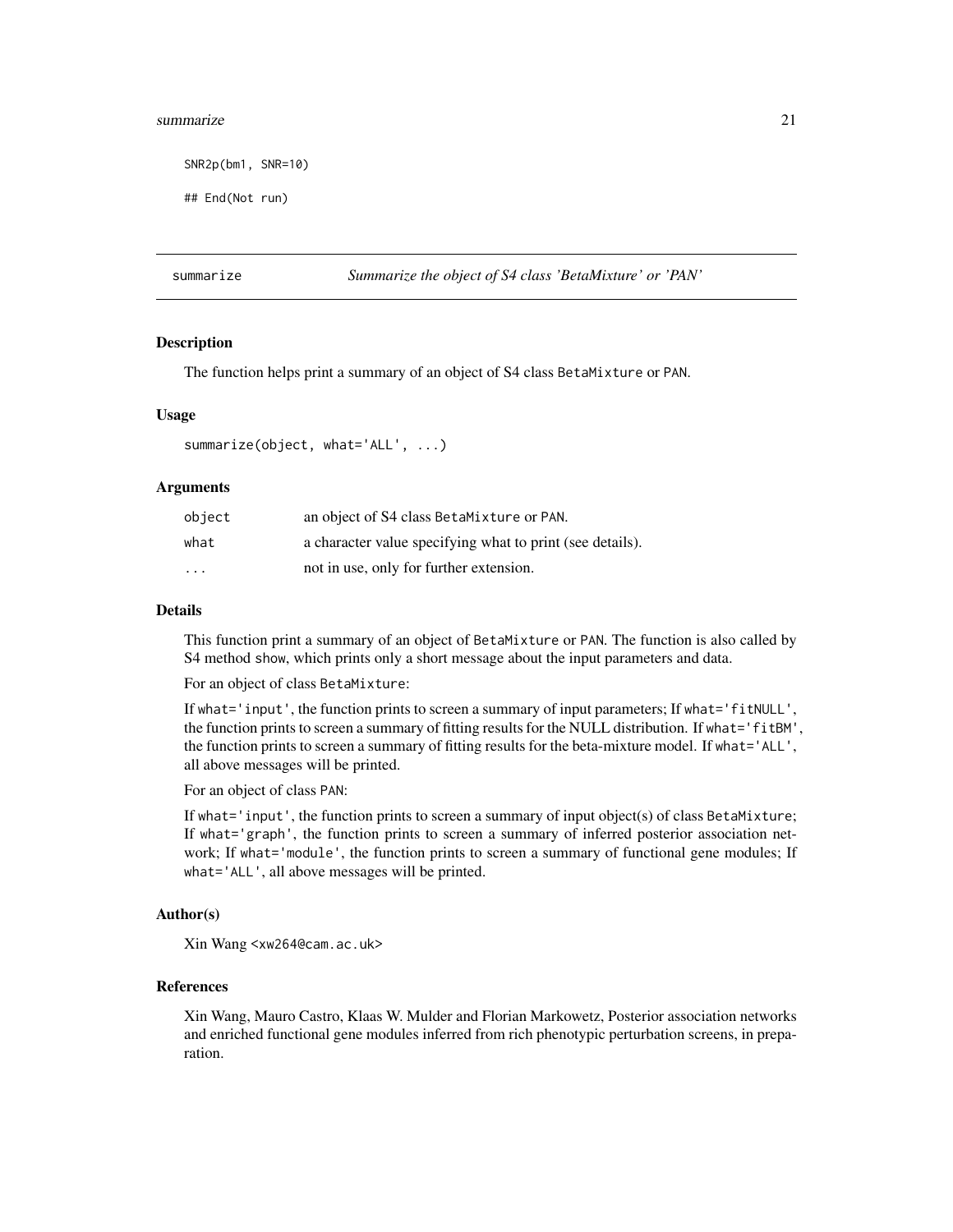#### Examples

```
data(bm)
summarize(bm1, what='ALL')
```
<span id="page-21-1"></span>

#### view *View the results of beta-mixture model fitting*

#### Description

This function facillitate the user to view and check the fitting results of NULL and beta-mixture distributions.

# Usage

view(object, what="fitBM", ...)

# Arguments

| object                  | an object of S4 class BetaMixture.                                                   |
|-------------------------|--------------------------------------------------------------------------------------|
| what                    | a character value specifying to show the fitting results of NULL (if what='fitNULL') |
|                         | or beta-mixture model (if what='fitBM').                                             |
| $\cdot$ $\cdot$ $\cdot$ | not in use, only for further extension.                                              |

#### Details

The function help the user to view and check the fitting of NULL and three beta-mixture model to permuted and real phenotyping screens, respectively. For either fitting, a histogram of association scores and the fitted beta distribution(s) will be plotted. For beta-mixture fitting, the integrated probability density function for the mixed distribution will also be plotted.

# Author(s)

Xin Wang <xw264@cam.ac.uk>

#### References

Xin Wang, Mauro Castro, Klaas W. Mulder and Florian Markowetz, Posterior association networks and enriched functional gene modules inferred from rich phenotypic perturbation screens, in preparation.

#### See Also

```
fitNULL fitBM
```

```
data(bm)
view(bm1, what="fitNULL")
view(bm1, what="fitBM")
```
<span id="page-21-0"></span>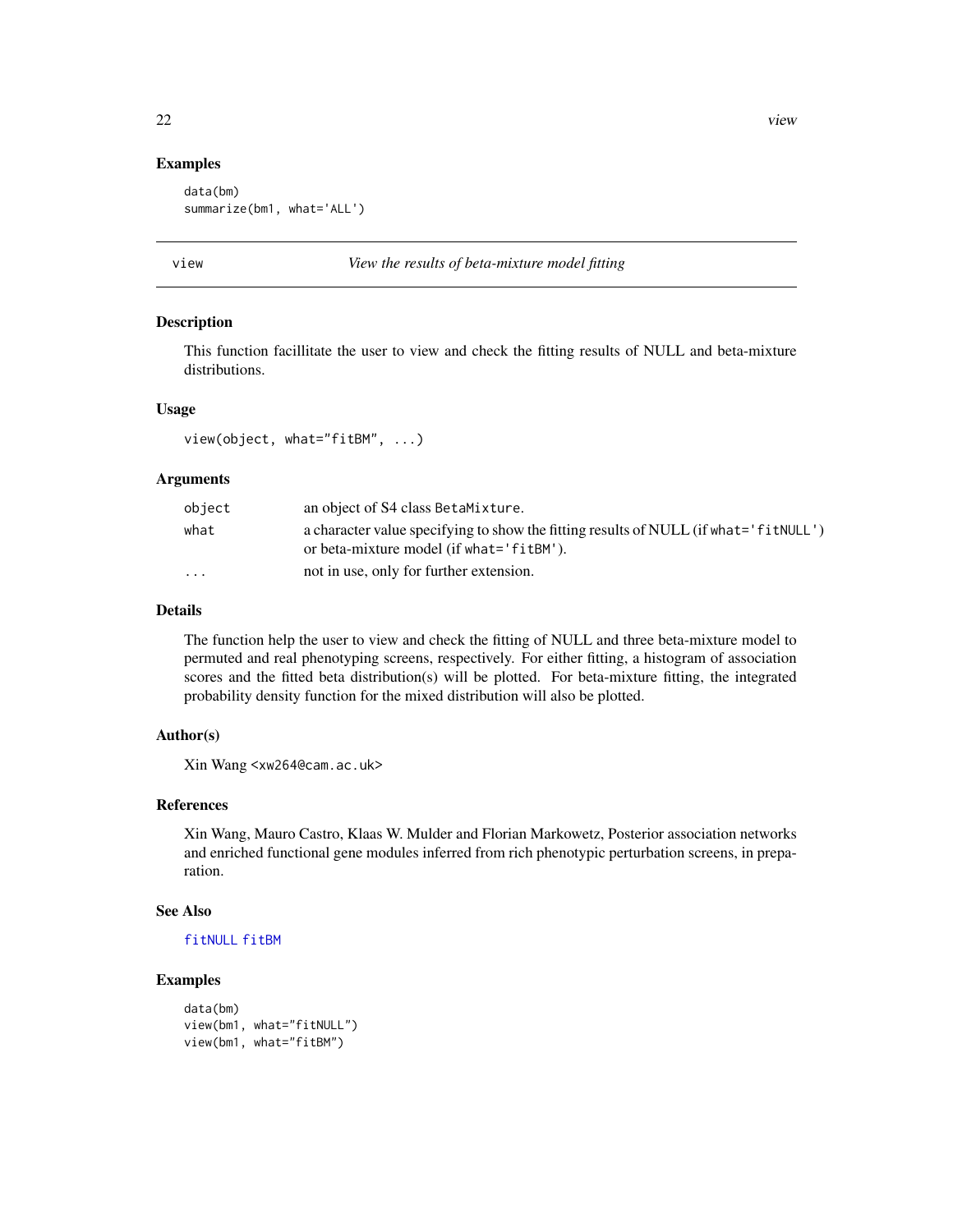<span id="page-22-0"></span>

### Description

This function helps the user to view legends for the built PAN graph.

# Usage

```
viewLegend(object, what="nodeColor", ...)
```
# Arguments

| object    | an object of S4 class PAN.                                                                    |
|-----------|-----------------------------------------------------------------------------------------------|
| what      | a character value specifying which legend to view: 'nodeColor', 'nodeSize' or<br>'edgeWidth'. |
| $\ddotsc$ | not in use, but only for further extension.                                                   |

# Author(s)

Xin Wang <xw264@cam.ac.uk>

#### Examples

```
## Not run:
data(bm, package="PANR")
pan<-new("PAN", bm1=bm1)
pan<-infer(pan, para=list(type="SNR", log=TRUE, sign=TRUE, cutoff=log(5)),
filter=FALSE, verbose=TRUE)
data(Bakal2007Cluster, package="PANR")
pan<-buildPAN(pan, engine="igraph", para=list(nodeColor=nodeColor,
hideNeg=TRUE), verbose=TRUE)
viewLegend(pan, "edgeWidth")
```
## End(Not run)

<span id="page-22-1"></span>viewNestedModules *View the nested modules in a posterior association network in RedeR*

# Description

The function displays the nested enriched functional gene modules found by pvclust in a powerful graphic visualization software [RedeR](#page-0-0).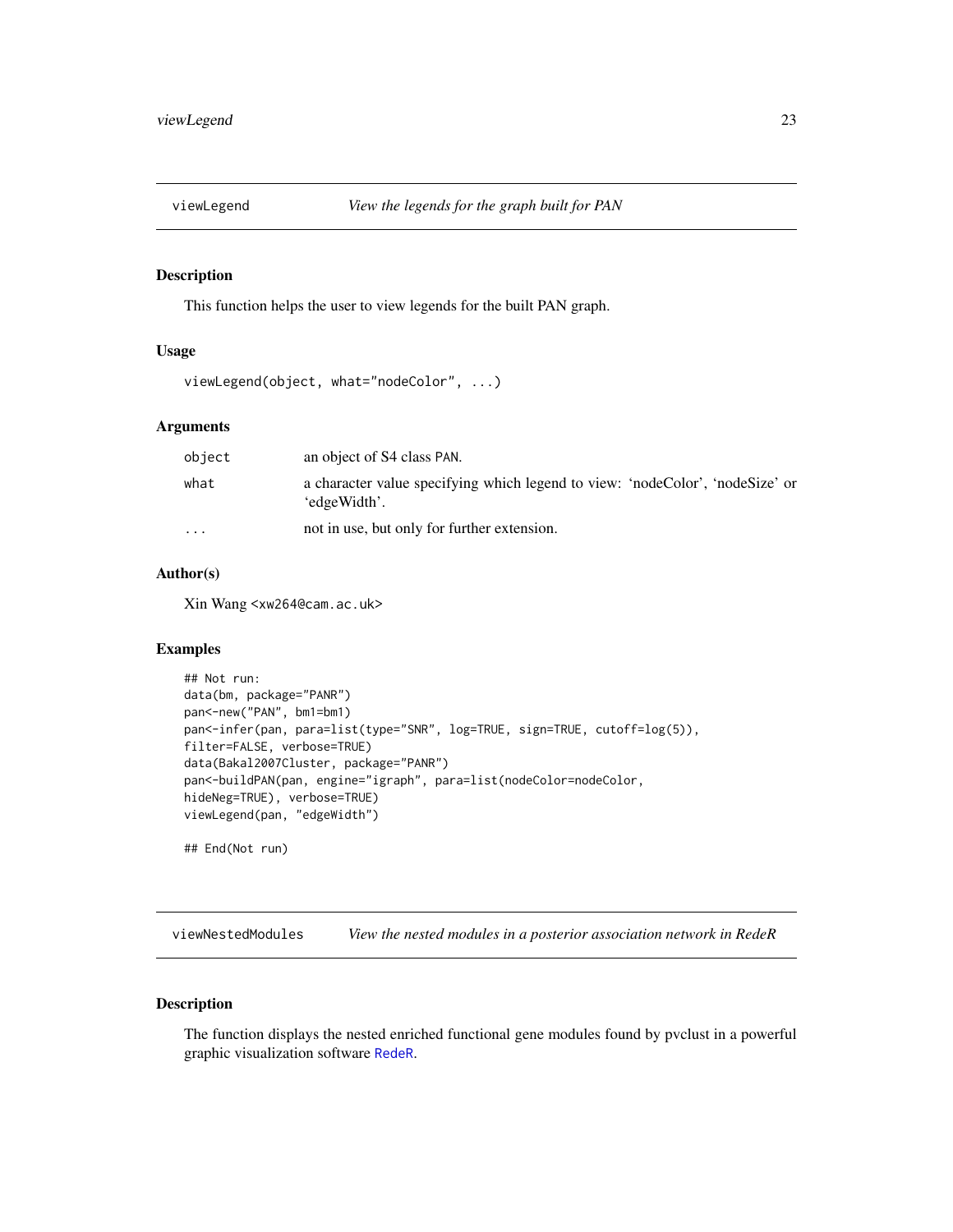#### <span id="page-23-0"></span>Usage

```
viewNestedModules(object, pValCutoff=0.01, minSize=3, maxSize=100,
verbose=TRUE, ...)
```
#### Arguments

| object     | an object of S4 class PAN.                                                                  |
|------------|---------------------------------------------------------------------------------------------|
| pValCutoff | a numeric value specifying the p-value cutoff to tell the significance of a gene<br>module. |
| minSize    | a numeric or integer value giving the minimal size of gene modules.                         |
| maxSize    | a numeric or integer value giving the maximal size of gene modules.                         |
| verbose    | a logical value to switch on (if TRUE) or off if FALSE detailed run-time message.           |
| $\cdot$    | not in use, but only for further extension.                                                 |

#### Details

This function presents the searched enriched functional modules in [RedeR](#page-0-0) - a bioconductor package for network visualization.

Please note that the user is expected to run [buildPAN](#page-4-1) to build a graph and search modules using [pvclustModule](#page-16-1) prior to visualize using this function.

Please also note that if 'RedeR' is selected as the graphics engine, it is suggested to manually organise the sizes and positions of containers (for nesting gene modules) run a dynamic layout to obtain the best structure for the network.

# Author(s)

```
Xin Wang <xw264@cam.ac.uk>
```
# References

Xin Wang, Roland F. Schwarz, Mauro Castro, Klaas W. Mulder and Florian Markowetz, Posterior association networks and enriched functional gene modules inferred from rich phenotypic perturbation screens, in preparation.

#### See Also

[addGraph](#page-0-0), [nestNodes](#page-0-0), [viewPAN](#page-24-1), [buildPAN](#page-4-1)

```
## Not run:
data(bm, package="PANR")
pan<-new("PAN", bm1=bm1)
pan<-infer(pan, para=list(type="SNR", log=TRUE, sign=TRUE, cutoff=log(5)),
filter=FALSE, verbose=TRUE)
data(Bakal2007Cluster, package="PANR")
pan<-buildPAN(pan, engine="igraph", para=list(nodeColor=nodeColor,
hideNeg=TRUE), verbose=TRUE)
```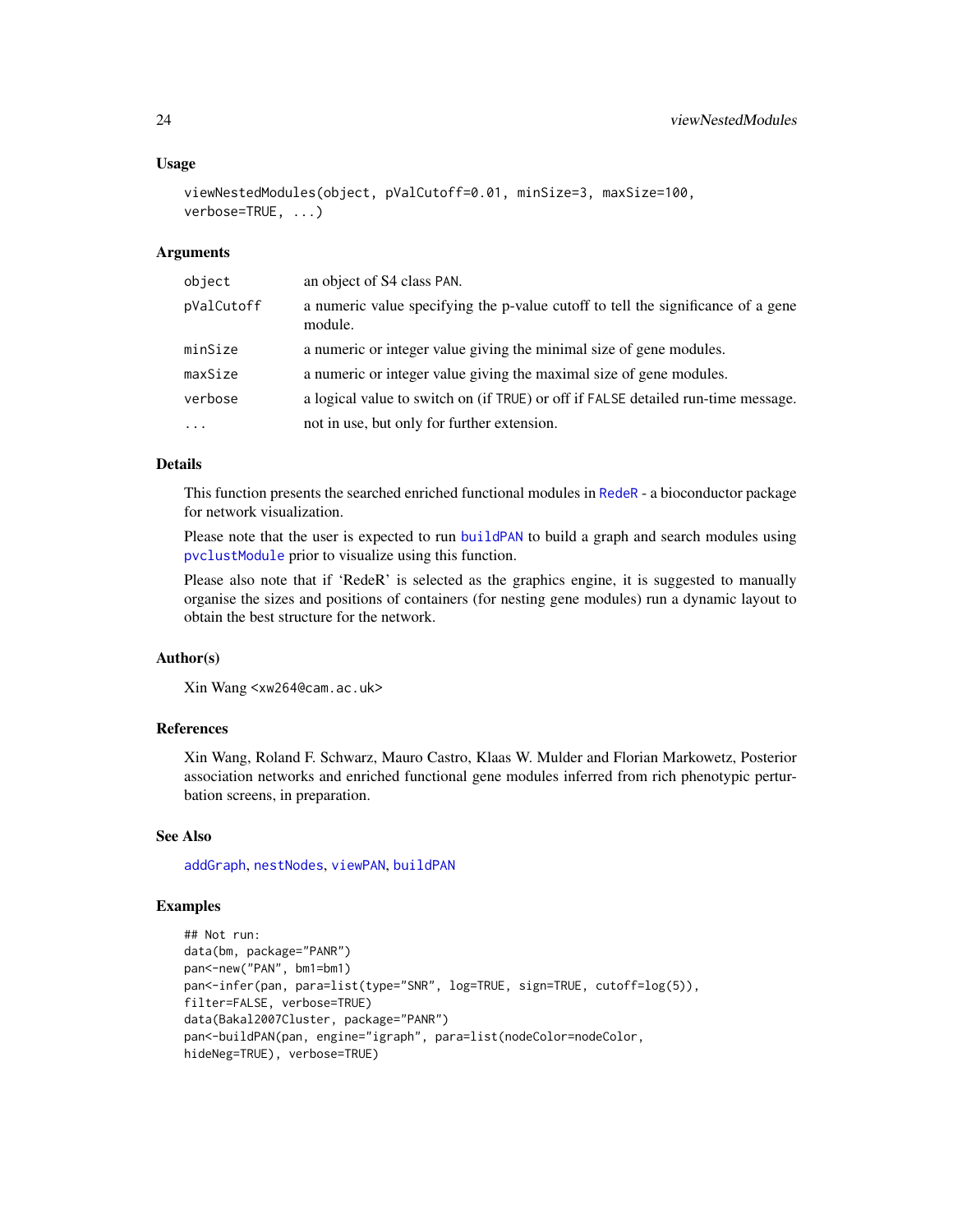#### <span id="page-24-0"></span>viewPAN 25

```
##need pvclust to search modules
library(pvclust)
pan<-pvclustModule(pan, nboot=10000, metric="cosine2",
hclustMethod="average", filter=TRUE, verbose=TRUE, r=c(5:12/7))
viewNestedModules(pan, pValCutoff=0.05, minSize=5, maxSize=100)
```
## End(Not run)

<span id="page-24-1"></span>

| viewPAN | Show posterior association networks or modules in 'igraph' or |  |  |  |  |
|---------|---------------------------------------------------------------|--|--|--|--|
|         | 'RedeR'                                                       |  |  |  |  |

#### Description

The function display inferred posterior association networks or enriched functional gene modules in igraph or a powerful graphical visualization software [RedeR](#page-0-0).

# Usage

```
viewPAN(object, what="graph", moduleID=1,
layout="layout.fruchterman.reingold", verbose=TRUE, ...)
```
#### Arguments

| object    | an object of S4 class PAN.                                                                                                                                                       |
|-----------|----------------------------------------------------------------------------------------------------------------------------------------------------------------------------------|
| what      | a character value specifying which to show: 'graph' or 'pvclustModule'.                                                                                                          |
| moduleID  | a numeric or integer vector of modules to view (see details in sigmodules). This<br>argument will be applied only when what='pvclustModule'.                                     |
| layout    | a character value specifying the layout method (see details in layout). This<br>argument will be applied only when engine='igraph' when build a graph for<br>PAN using buildPAN. |
| verbose   | a logical value to switch on (if TRUE) or off if FALSE detailed run-time message.                                                                                                |
| $\ddotsc$ | not in use, but only for further extension.                                                                                                                                      |

#### Details

This function presents the inferred posterior association network or enriched functional modules in igraph or [RedeR](#page-0-0) depending on the graphics engine used when building the graph for PAN (details in [buildPAN](#page-4-1)).

Please note that when viewing a dense PAN in 'igraph', it could be very messy. Multiple modules can be viewed at the same time in 'RedeR' powered by its feature of 'containers', which are used to group gene modules. When view multiple modules in 'igraph',

# Author(s)

Xin Wang <xw264@cam.ac.uk>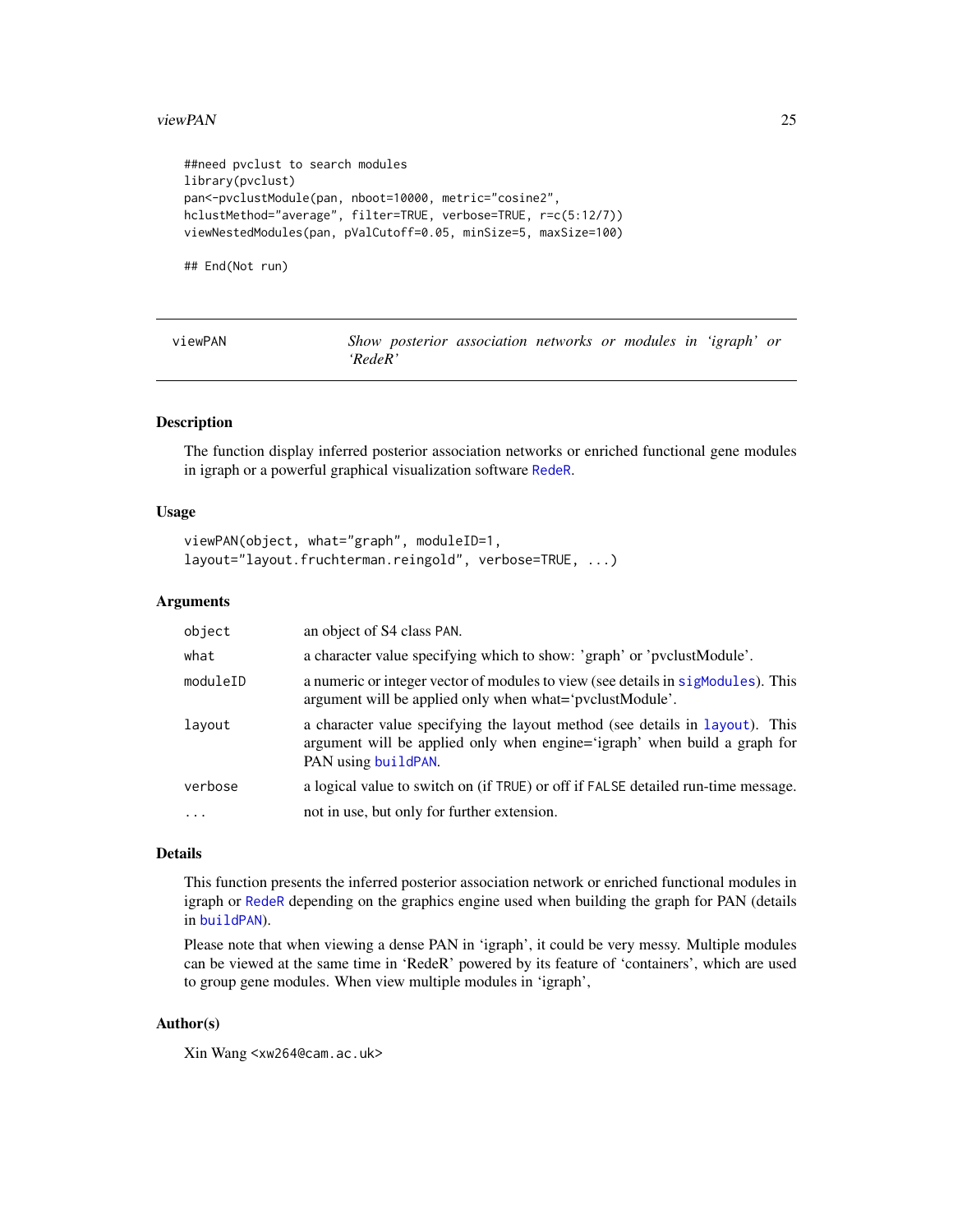# <span id="page-25-0"></span>References

Xin Wang, Mauro Castro, Klaas W. Mulder and Florian Markowetz, Posterior association networks and enriched functional gene modules inferred from rich phenotypic perturbation screens, in preparation.

#### See Also

[buildPAN](#page-4-1), [layout](#page-0-0)

# Examples

```
## Not run:
data(bm, package="PANR")
pan<-new("PAN", bm1=bm1)
pan<-infer(pan, para=list(type="SNR", log=TRUE, sign=TRUE, cutoff=log(5)),
filter=FALSE, verbose=TRUE)
data(Bakal2007Cluster, package="PANR")
pan<-buildPAN(pan, engine="igraph", para=list(nodeColor=nodeColor,
hideNeg=TRUE), verbose=TRUE)
##view inferred PAN
viewPAN(pan, what='graph', layout="layout.fruchterman.reingold")
```
## End(Not run)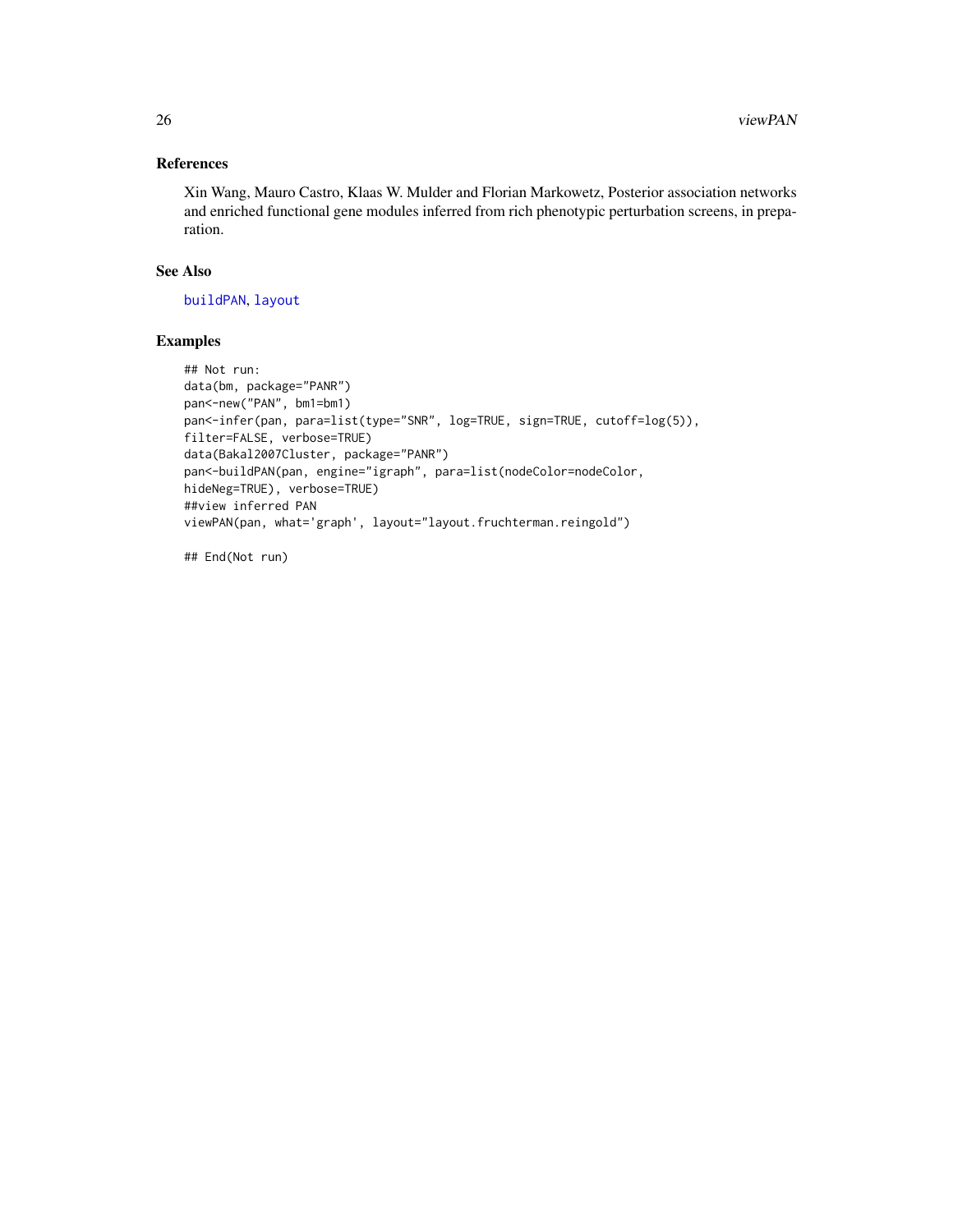# <span id="page-26-0"></span>**Index**

∗ classes BetaMixture-class, [4](#page-3-0) PAN-class, [15](#page-14-0) addGraph, *[24](#page-23-0)* assoScore, [2,](#page-1-0) *[4](#page-3-0)*, *[7](#page-6-0)* Bakal2007 *(*data-Bakal2007*)*, [8](#page-7-0) Bakal2007Cluster *(*data-Bakal2007*)*, [8](#page-7-0) BetaMixture, *[6](#page-5-0)*, *[8](#page-7-0)*, *[10](#page-9-0)*, *[15](#page-14-0)* BetaMixture *(*BetaMixture-class*)*, [4](#page-3-0) BetaMixture-class, [4](#page-3-0) bm1 *(*data-Bakal2007*)*, [8](#page-7-0) buildPAN, [5,](#page-4-0) *[24](#page-23-0)[–26](#page-25-0)* buildPAN,PAN,character\_Or\_missing,list\_Or\_misSANgClOSfcal\_Or\_missing-method *(*buildPAN*)*, [5](#page-4-0) cor, *[3](#page-2-0)* cosineDist *(*cosineSim*)*, [7](#page-6-0) cosineSim, *[3](#page-2-0)*, [7](#page-6-0) data-Bakal2007, [8](#page-7-0) dbeta, *[12](#page-11-0)* dist, *[17](#page-16-0)* edgeWeight, *[13](#page-12-0)[–16](#page-15-0)* exportPAN, [9,](#page-8-0) *[16](#page-15-0)* exportPAN,PAN,character\_Or\_missing,character\_め<sup>NR</sup>紹s§\$ħgM,h\fH4F\$cDUPEfh&eg&r\_Dfe&f\$5T的hgMeHaracter\_Or\_miss *(*exportPAN*)*, [9](#page-8-0) fitBM, *[5](#page-4-0)*, [10,](#page-9-0) *[12](#page-11-0)*, *[22](#page-21-0)* fitBM,BetaMixture,list\_Or\_missing,list\_Or\_missing,logical\_Or\_mi[ssin](#page-20-0)g-method *(*summarize*)*, 21 *(*fitBM*)*, [10](#page-9-0) fitdistr, *[12](#page-11-0)* fitNULL, *[5](#page-4-0)*, *[10,](#page-9-0) [11](#page-10-0)*, [11,](#page-10-0) *[22](#page-21-0)* fitNULL,BetaMixture,numeric\_Or\_integer\_Or\_mis\lfill&,numeric\_Or\_integer\_Or\_missing,character\_Or\_missing,ch *(*fitNULL*)*, [11](#page-10-0) hclust, *[17](#page-16-0)* igraph, *[5](#page-4-0)*, *[9](#page-8-0)*, *[16](#page-15-0)* infer, [13,](#page-12-0) *[15,](#page-14-0) [16](#page-15-0)* infer,PAN,list,logical\_Or\_missing,logical\_Or\_missing-method *(*infer*)*, [13](#page-12-0) layout, *[25,](#page-24-0) [26](#page-25-0)* nestNodes, *[24](#page-23-0)* nlm, *[10](#page-9-0)* nodeColor *(*data-Bakal2007*)*, [8](#page-7-0) p2SNR, *[14](#page-13-0)*, [14](#page-13-0) p2SNR,BetaMixture,numeric\_Or\_integer-method *(*p2SNR*)*, [14](#page-13-0) PAN *(*PAN-class*)*, [15](#page-14-0) permNULL, *[5](#page-4-0)* pvclust, *[6](#page-5-0)*, *[17](#page-16-0)* pvclustModule, *[15,](#page-14-0) [16](#page-15-0)*, [17,](#page-16-0) *[24](#page-23-0)* pvclustModule,PAN,numeric\_Or\_integer\_Or\_missing,character\_ *(*pvclustModule*)*, [17](#page-16-0) RedeR, *[5](#page-4-0)*, *[16](#page-15-0)*, *[23](#page-22-0)[–25](#page-24-0)* sigModules, *[9](#page-8-0)*, *[16](#page-15-0)*, [18,](#page-17-0) *[25](#page-24-0)* sigModules,PAN,numeric\_Or\_integer\_Or\_missing,numeric\_Or\_in *(*sigModules*)*, [18](#page-17-0) SNR2p, *[20](#page-19-0)*, [20](#page-19-0) *(*SNR2p*)*, [20](#page-19-0) summarize, *[5](#page-4-0)*, *[16](#page-15-0)*, [21](#page-20-0) summarize,BetaMixture,character\_Or\_missing-method summarize,PAN,character\_Or\_missing-method *(*summarize*)*, [21](#page-20-0) view, *[5](#page-4-0)*, [22](#page-21-0) view,BetaMixture,character\_Or\_missing-method *(*view*)*, [22](#page-21-0) viewLegend, [23](#page-22-0) viewLegend,PAN,character\_Or\_missing-method *(*viewLegend*)*, [23](#page-22-0)